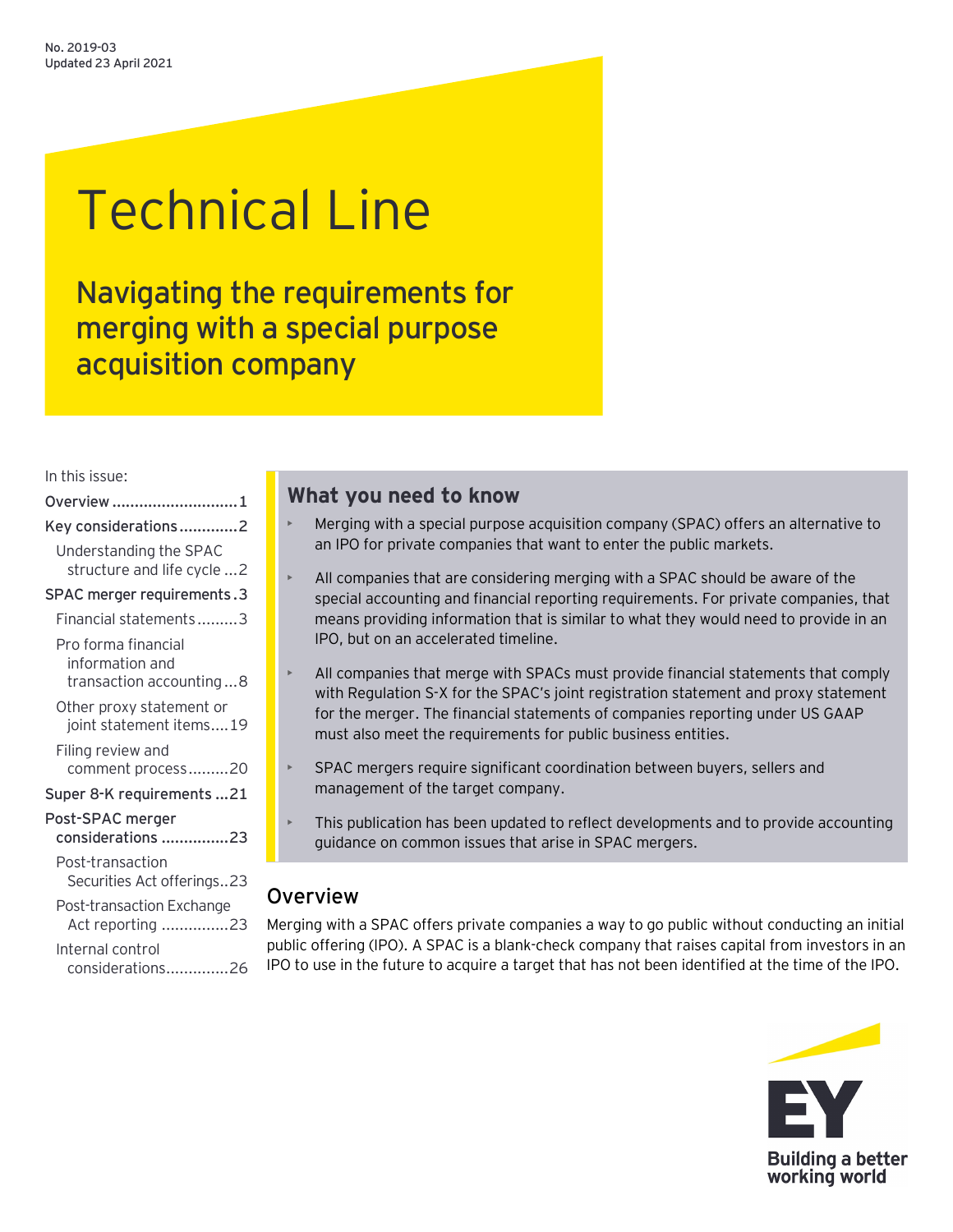SPACs have become very popular and currently exceed traditional IPOs in numbers and dollars raised. The reasons include greater acceptance among the private companies that are usually SPAC targets and increasing interest from financial sponsors and management teams with experience in private equity.

However, with the change in leadership at the Securities and Exchange Commission (SEC), SPACs are also attracting more scrutiny. The acting head of the Division of Corporation Finance recently said the SEC staff is continuing to look carefully at filings and disclosures by SPACs and their private targets and is seeking clearer disclosures. The staffs of the **[Division](https://www.sec.gov/news/public-statement/division-cf-spac-2021-03-31)** and the **[Office of the Chief Accountant](https://www.sec.gov/news/public-statement/munter-spac-20200331)** also issued separate statements on the risks related to the increase in SPAC transactions**.**

The SEC staff has emphasized the need for management of newly merged public companies to understand and comply with both the general requirements in the Exchange Act to maintain adequate books and records and the Sarbanes-Oxley Act to maintain effective internal controls over financial reporting and disclosure controls and procedures over all disclosures in their SEC filings. The SEC staff has also emphasized the importance of board oversight before, during and after the merger.

# <span id="page-1-0"></span>Key considerations

## <span id="page-1-1"></span>Understanding the SPAC structure and life cycle

Upon formation, a SPAC is initially capitalized by sponsors, who contribute nominal capital or fund formation and offering costs in exchange for founder shares that typically make up 20% of the shares of the company after the IPO, assuming the underwriters don't exercise an overallotment option. The SPAC then files an initial registration statement on Form S-1 with the SEC to conduct its IPO.

The SEC usually declares a SPAC IPO registration statement effective more quickly than a traditional IPO registration statement because the SPAC registration statement is simpler than that of an operating company. A SPAC's balance sheet usually presents only deferred offering costs, the statement of operations presents nominal operating expenses consisting of organizational and startup expenses, and the statements of shareholders' equity and cash flows reflect the issuance of founder shares to the sponsors. Because they typically qualify as emerging growth companies (EGCs), SPACs may elect to provide reduced disclosures. A SPAC's IPO registration statement also doesn't have to include any financial statements of businesses to be acquired under Rule 3-05 of Regulation S-X if, as is usually the case, it hasn't yet identified a potential target at the time of its IPO registration statement.

After the IPO, a SPAC must promptly file an audited balance sheet under Item 8.01 of Form 8-K showing at least \$5 million in net tangible assets (i.e., total assets less intangible assets and liabilities) to avoid classification as a blank-check company subject to the requirements of Rule 419 of Regulation C, which, among other things, restricts trading of a blank-check company's securities. A SPAC must also comply with normal public company periodic Exchange Act reporting obligations.

The units sold in a SPAC IPO typically comprise one share of common stock and a warrant to purchase one-half of one share of common stock in the future. The warrants, which become exercisable shortly after the SPAC acquires an operating company, are issued with a strike price that is out of the money (usually 115% of the price per unit in the IPO). They are intended to compensate holders for investing their capital in the SPAC before it acquires an operating company. Refer to the *Pro forma information and transaction accounting* section below for a discussion of the accounting for warrants. The sponsors may retain the management of the target to manage the combined entity, or the sponsors may actively participate in managing the combined entity.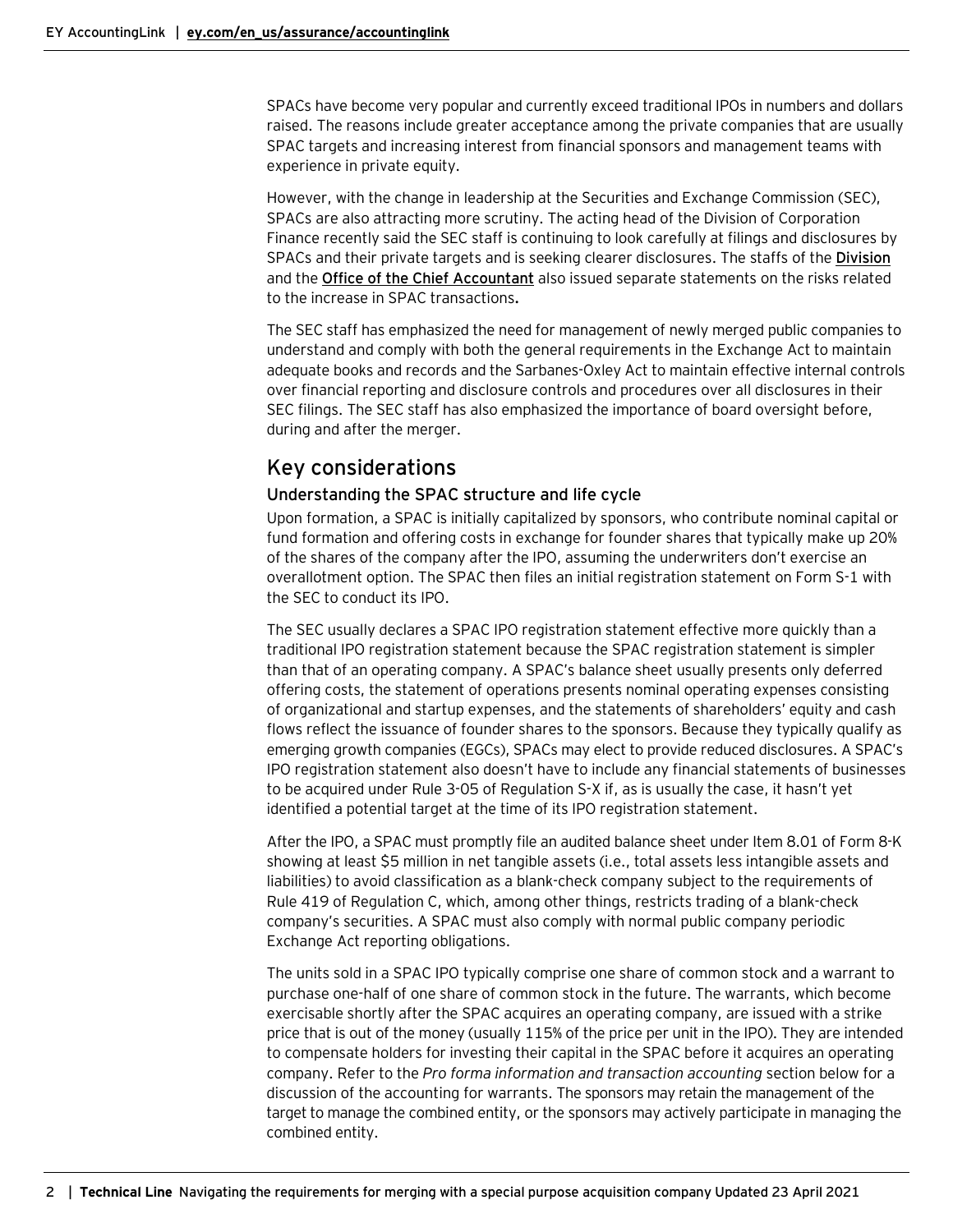# <span id="page-2-0"></span>SPAC merger requirements

Once a SPAC identifies a target, the SPAC prepares a proxy statement to solicit shareholder approval for various aspects of the SPAC merger transaction, including:

- The proposed transaction
- The issuance of securities
- The election of the board of directors of the combined company
- The establishment of incentive compensation plans of the combined company
- Other organizational and governance-related matters

A SPAC files a proxy statement on Schedule 14A or, if it intends to register new securities as part of the transaction, a joint registration and proxy statement (joint statement) on Form S-4. In addition to the proposals for shareholder approval listed above and various nonfinancial disclosures, the proxy statement or joint statement contains the following items:

- Financial statements of the SPAC, target(s) and other entities, such as businesses acquired by the target or equity method investees of the target, to comply with Regulation S-X Rules 3-05 and 3-09
- Unaudited pro forma financial information reflecting the proposed acquisition and any other material transactions
- Management's discussion and analysis (MD&A) of the SPAC and target(s)

SPACs often include projections for the target company in these filings to facilitate shareholder review and approval of the transaction. Projections, if included, should be based on reasonable assumptions and should represent a balanced view. They should also be identified as forwardlooking statements and accompanied by meaningful cautionary statements describing factors that could cause actual results to differ materially from the projection.

The Acting Director of the Division of Corporation Finance at the SEC recently expressed concerns with the perception that companies that go public through a SPAC merger face less liability exposure from securities law violations than companies in a conventional IPO.

## <span id="page-2-1"></span>Financial statements

#### *Determining the predecessor*

Entities involved in SPAC mergers have to determine which entity is the predecessor whose financial statements will become the historical financial statements of the combined company. This determination is separate from the determination of which entity is the accounting acquirer, which is discussed below.

Because SPACs generally have nominal operations and will acquire one or more businesses in a SPAC merger, at least one of a SPAC's targets must be designated as the predecessor of the combined company. Most SPAC transactions involve only one target, which makes determining the predecessor straightforward.

In transactions involving more than one target, judgment is required to determine which entity is the predecessor. The predecessor is the acquired business that will constitute the major portion of the business or operations of the combined entities. Factors to consider include the relative size and fair value of the entities and the ongoing management structure

Determining the predecessor and the accounting acquirer requires separate analyses, and they can be different entities.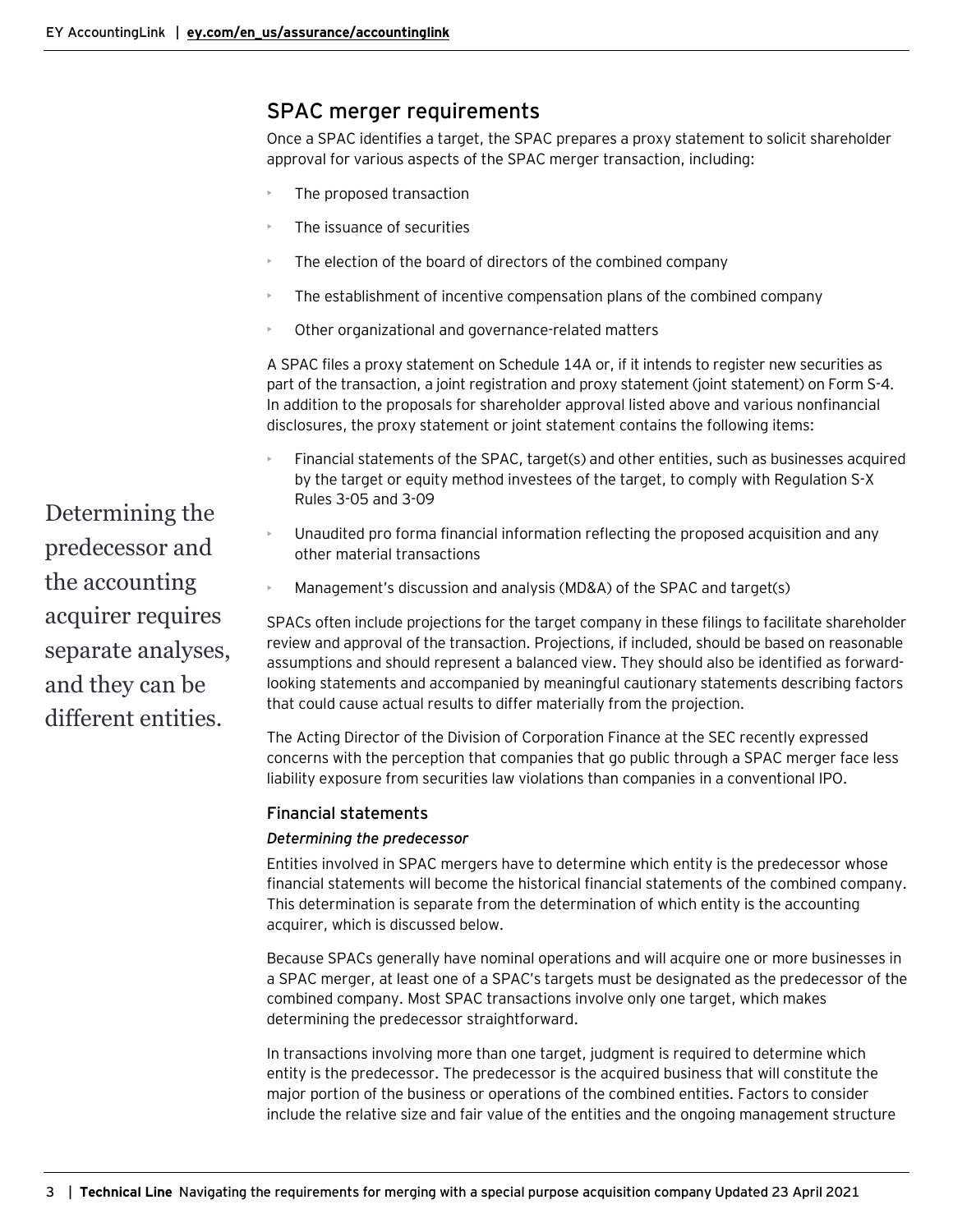and operations of the merged entity. None of these factors is determinative, and all facts and circumstances need to be evaluated. In rare situations where there is no clear predecessor, multiple target entities may be determined to be predecessors.

#### *Age and content of financial statements*

The proxy statement or joint statement provides the financial statements for both the SPAC and the operating company target(s). Additional financial statements of businesses acquired by the target(s) and equity method investees of the target(s) may also be required under Rules 3-05 or 3-09 of Regulation S-X, respectively.

For both the SPAC and target entities, audited financial statements should be provided for at least the two most recent fiscal years (or since inception), and unaudited financial statements should be provided for any interim periods that are required to meet the age requirements discussed below. If the target would qualify as an EGC if it were conducting its own IPO and if the SPAC hasn't yet filed an annual report on Form 10-K, the SEC staff will not object to the proxy statement or joint statement presenting two years of the target's annual financial statements.

If the SPAC has filed a Form 10-K, it would need to present three years of financial statements for the target company, unless the target would meet the definition of a smaller reporting company (SRC). To qualify as an SRC, the non-reporting target must apply US GAAP and have annual revenue of less than \$100 million in its most recent fiscal year for which financial statements are included in the proxy or Form S-4 registration statement. An SRC may use the scaled disclosure requirements of Regulation S-X Article 8 in preparing its financial statements. This discussion assumes that the SPAC is the legal acquirer in the transaction. We understand that when the target or a newly formed entity is the acquirer, the SEC staff has not objected to the financial statement requirements being applied as if the target were undertaking a more traditional initial registration (i.e., two years of financial statements if it qualifies as an EGC).

The financial statements provided in a preliminary proxy statement or joint statement must be as of a date no earlier than 134 days before the date of the filing, except for third-quarter financial statements, which are timely through the 45th day after the most recent fiscal year end. $<sup>1</sup>$  $<sup>1</sup>$  $<sup>1</sup>$  These financial statement age requirements also apply to the mailing date of a definitive</sup> proxy statement and the date of effectiveness for a joint statement.

# How we see it

Companies need to be aware of these age requirements to avoid triggering a delay in the transaction timeline. Delays may occur because audits of year-end financial statements may not be completed until after the third-quarter financial statements have gone stale. If this happens, a company can't amend its filings or make a new one because it doesn't have the required audited financial statements to include.

#### **Illustration 1 — Financial statements to be included in the proxy or joint statement**

ABC SPAC is a calendar year-end SPAC formed on 26 February 20X2 that completed its IPO on 5 May 20X2. Its IPO registration statement on Form S-1 included audited financial statements as of 2 March 20X2 and for the period from inception to that date. It intends to acquire XYZ Inc., a privately held calendar year-end operating company. XYZ Inc. would qualify as an EGC if it were conducting its own IPO.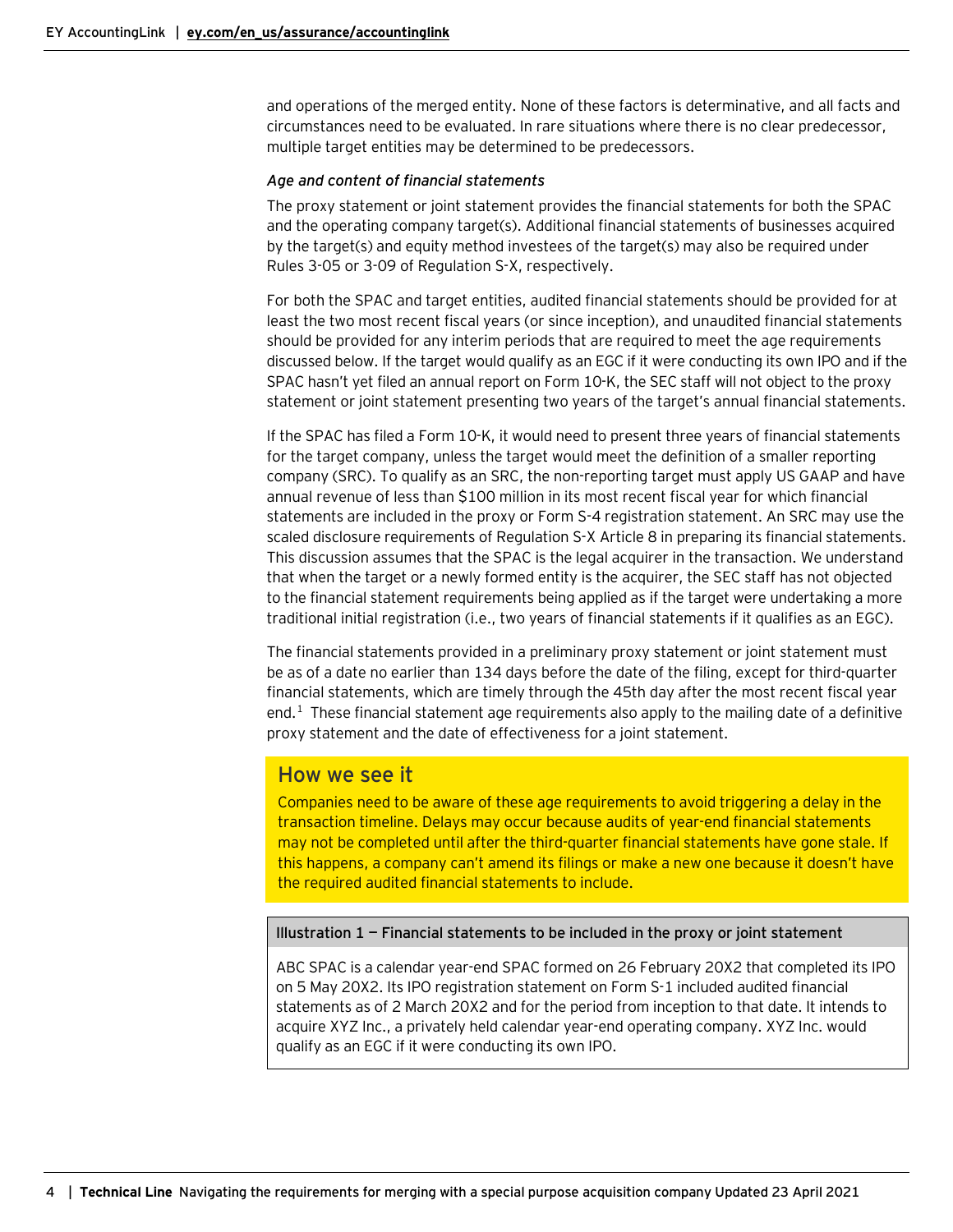## **Scenario 1 — Proxy statement is filed on 11 February 20X3 (before the filing of ABC SPAC's first annual report on Form 10-K)**

|                                                                                         | <b>SPAC</b>                                                                    |                                                                                     | Target                                                |                                                                    |
|-----------------------------------------------------------------------------------------|--------------------------------------------------------------------------------|-------------------------------------------------------------------------------------|-------------------------------------------------------|--------------------------------------------------------------------|
|                                                                                         | Audited                                                                        | <b>Unaudited</b>                                                                    | Audited                                               | Unaudited                                                          |
|                                                                                         | Balance sheet LAs of 2 March 20X2                                              | As of 30 September<br>20X2                                                          | As of 31 December<br>20X1 and 20X0                    | As of 30 September<br>20X2 (comparative<br>to 31 December<br>20X1  |
| Statement of<br>operations                                                              | For the period from<br>26 February 20X2<br>(inception) through<br>2 March 20X2 | For the period from<br>26 February 20X2<br>(inception) through<br>30 September 20X2 | For the years ended<br>31 December 20X1<br>and $20X0$ | <b>IFor the nine months</b><br>ended 30 September<br>20X2 and 20X1 |
| Statement of<br>changes in<br>shareholders'<br>equity and<br>statement of<br>cash flows | For the period from<br>26 February 20X2<br>(inception) through<br>2 March 20X2 | For the period from<br>26 February 20X2<br>(inception) through<br>30 September 20X2 | For the years ended<br>31 December 20X1<br>and $20X0$ | <b>For the nine months</b><br>ended 30 September<br>20X2 and 20X1  |

The proxy statement was filed on 11 February 20X3, before the 15 February 20X3 staleness date for third-quarter financial information. Because it was filed before the SPAC's first annual report on Form 10-K and the target would qualify as an EGC if it were conducting its own IPO, the SPAC can present two years of the target's audited financial statements.

## **Scenario 2 — Proxy statement is filed on 31 March 20X3 (after the filing of ABC SPAC's first annual report on Form 10-K)**

|                                                                                         | <b>SPAC</b>                                                                        |           | Target                                                    |                  |
|-----------------------------------------------------------------------------------------|------------------------------------------------------------------------------------|-----------|-----------------------------------------------------------|------------------|
|                                                                                         | Audited                                                                            | Unaudited | Audited                                                   | <b>Unaudited</b> |
|                                                                                         | Balance sheet As of 31 December<br>20X2                                            | N/A       | As of 31 December<br>20X2 and 20X1                        | N/A              |
| Statement of<br>operations                                                              | For the period from<br>26 February 20X2<br>(inception) through<br>31 December 20X2 | N/A       | For the years ended<br>31 December 20X2.<br>20X1 and 20X0 | N/A              |
| Statement of<br>changes in<br>shareholders'<br>equity and<br>statement of<br>cash flows | For the period from<br>26 February 20X2<br>(inception) through<br>31 December 20X2 | N/A       | For the years ended<br>31 December 20X2,<br>20X1 and 20X0 | N/A              |

When the proxy statement is filed after the third-quarter financial information staleness date, the SPAC is required to include updated audited annual financial statements in the proxy statement. Additionally, because the SPAC has already filed its first annual report on Form 10-K and unless the target qualifies as an SRC, three years of the target's financial statements are required.

Any proxy or joint statements or amendments filed after 134 days from year end will need to be updated to include first-quarter comparative financial statements of both the SPAC and the target.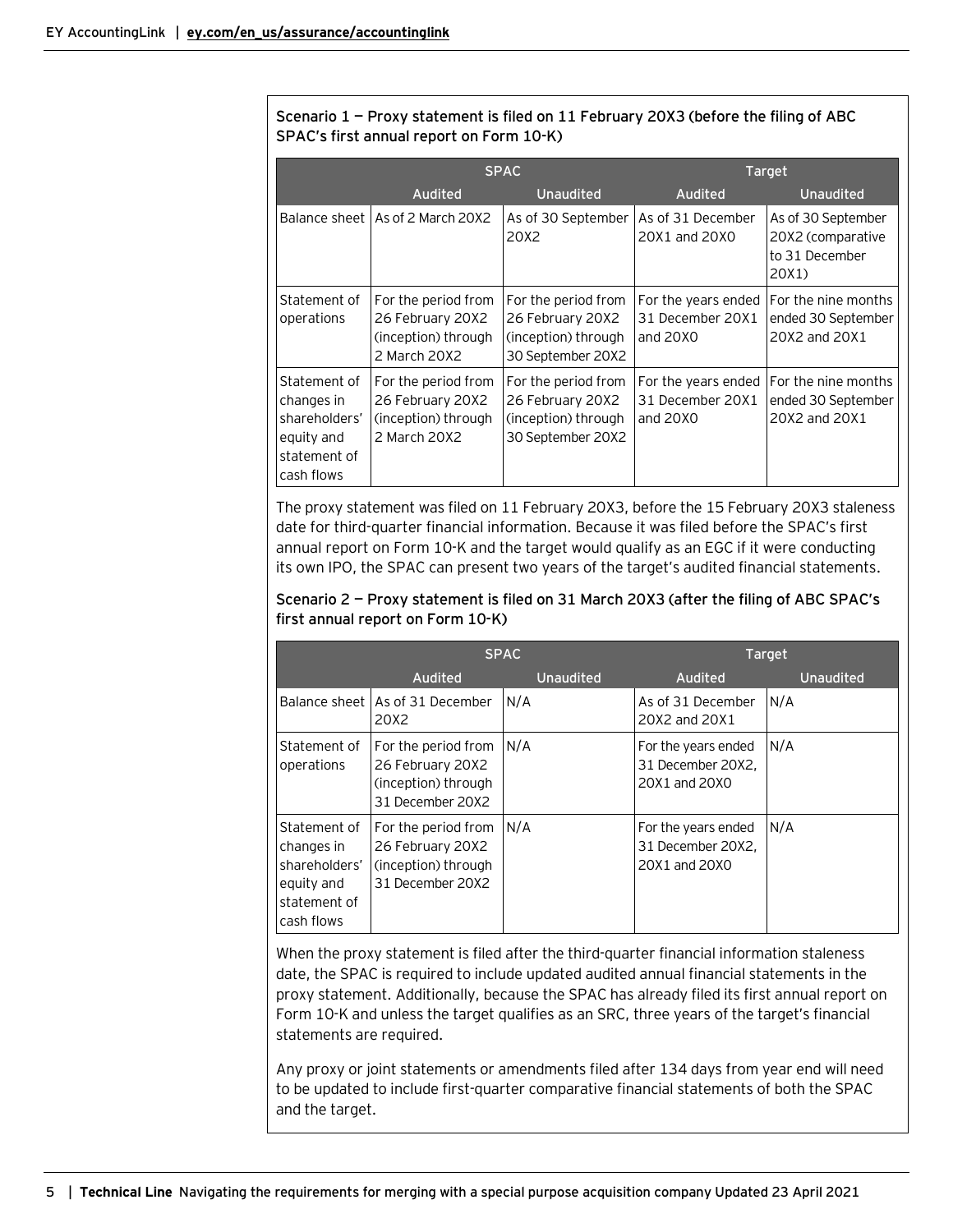While the targets of SPACs are usually privately held companies, they need to provide financial statements that comply with the form and content requirements of Regulation S-X and the US GAAP requirements of a public business entity (PBE, as defined in US GAAP) for use in the proxy statement or joint statement. Financial statements prepared in compliance with Regulation S-X (other than SRCs) require more disclosures on the face of the financial statements and in the notes to the financial statements to address various SEC rules, including:

- Income taxes, such as a reconciliation of income tax expense at the statutory rate to the amount reported for income tax expense attributable to continuing operations (Rule 4-08(h) of Regulation S-X)
- Identification of related party transactions on the face of the financial statements (Rule 4-08(k) of Regulation S-X)
- Balance sheet disclosure of required line items on the face of the financial statements (Rule 5-02 of Regulation S-X)
- Separate presentation of product, service, rental and other revenue on the face of the statement of comprehensive income (Rule 5-03(b) of Regulation S-X) and costs related to such revenue activities

Financial statement schedules required by Rule 5-04 of Regulation S-X (e.g., schedule of valuation and qualifying accounts) need to be included with the historical financial statements of the operating target. The form and content of schedules is specified by Article 12 of Regulation S-X. Target entities that have elected private company accounting alternatives are required to unwind this accounting and revise their financial statements before including them in a proxy statement or joint statement.

A target that is considered the predecessor is also expected to provide public company accounting disclosures, such as disclosures required by US GAAP standards on segment reporting and earnings per share (EPS) in its financial statements.

# How we see it

The SEC staff has not provided any special transition provisions for unwinding private company accounting alternatives, so target companies are required to retrospectively revise their financials from the date the private company accounting alternatives were elected. Unwinding these alternatives and adding public company accounting disclosures can significantly increase the time needed to produce audited target company financial statements.

## *Adoption of new accounting standards*

The target's financial statements generally must comply with new accounting standards as of the adoption date for PBEs. However, a target entity may apply private-company adoption dates for new accounting standards if (1) the SPAC qualifies as an EGC and elected to take advantage of the extended transition period available to nonpublic entities for new accounting standards, (2) the target would qualify as an EGC if it were to conduct its own IPO and (3) the combined company will continue to qualify as an EGC after the SPAC merger.

Our *[Effective date matrix](https://live.atlas.ey.com/#document/2128833?pref=20011/9/147&layers=0&crumb=103)* publication, which is updated quarterly, lists Accounting Standards Updates (ASUs) and their effective dates and provides links to related EY content. Target companies should carefully evaluate whether they qualify to use private-company adoption dates and determine which accounting requirements they need to apply in regulatory filings for a SPAC merger transaction. For example, an entity that would not qualify as an EGC post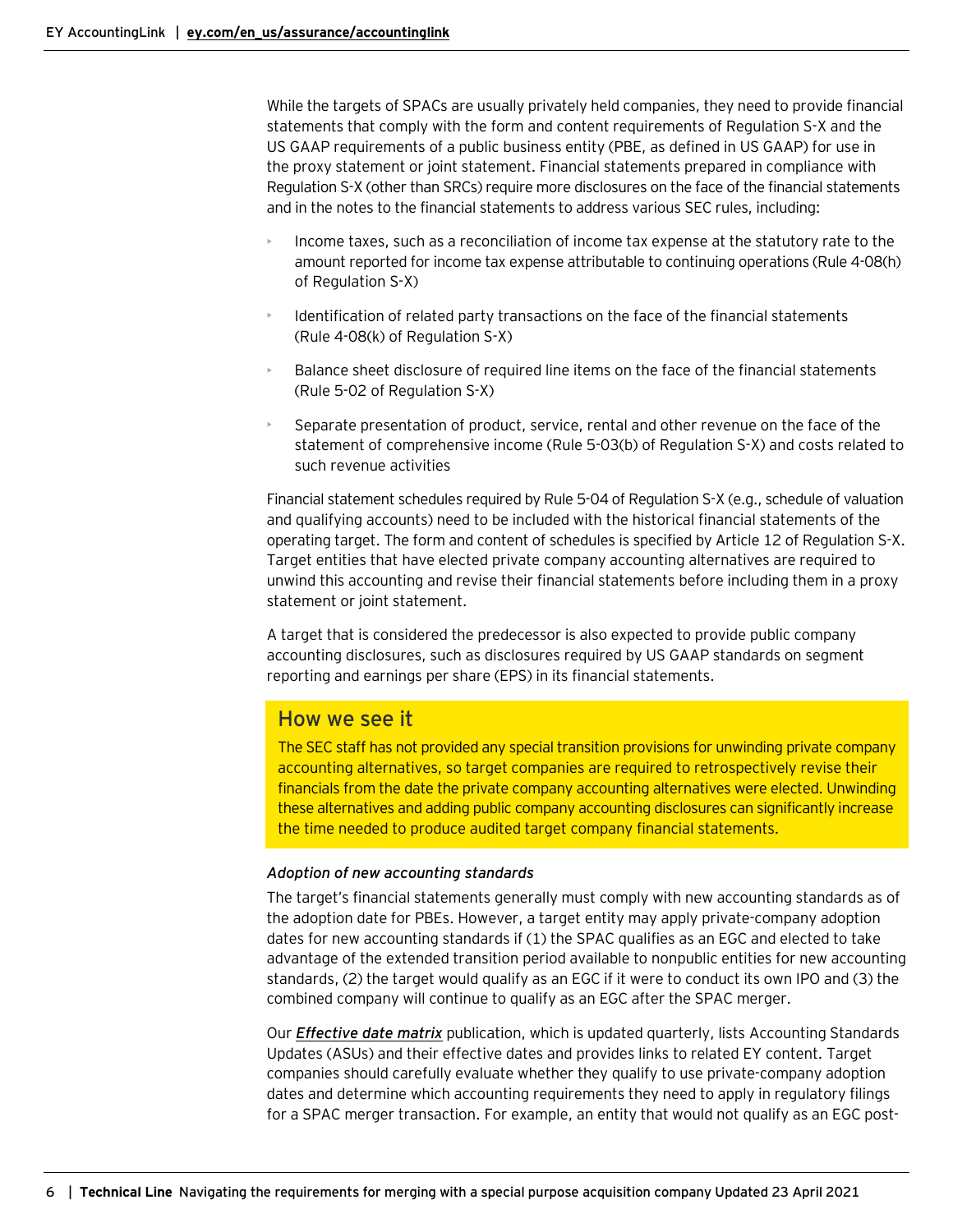merger would need to reflect Accounting Standards Codification (ASC) 842, *Leases*, in its financial statements for fiscal years beginning on or after 15 December 2018 and interim periods within those fiscal years.

The adoption of new accounting standards may require significant effort. Target companies will need to quickly start the implementation process for new accounting standards and consider the time necessary to implement them as part of their transaction timelines. For example, based on our experience with companies that have adopted ASC 842, implementing it often requires more effort than management initially anticipated. Many companies have experienced difficulty determining whether their lease population is complete and collecting the data they need to account for and disclose information about their leases under the new standard.

#### *Audit and review considerations*

The financial statements of a target that has been determined to be the predecessor and included in the proxy statement or joint statement must be audited in accordance with Public Company Accounting Oversight Board (PCAOB) standards by a registered accounting firm that is compliant with both PCAOB and SEC independence standards. However, the financial statements of a target that is not the predecessor may be audited in accordance with the standards of the American Institute of Certified Public Accountants (AICPA).

When the financial statements of a non-issuer target are audited in accordance with PCAOB standards, the auditor would also be required to conduct the audit in accordance with AICPA standards pursuant to AICPA AU-C 700.44, and the report would reference the fact that the audit was performed under both the PCAOB standards and the AICPA standards (i.e., it would be a dual standards auditor's report).

While auditor's reports that refer to the PCAOB standards generally must communicate critical audit matters (CAMs) for fiscal years ended on or after 15 December 2020, this requirement does not apply to audits of EGCs. The SEC staff has indicated that CAMs can be omitted from the PCAOB auditor's report of a target if (1) the target would be an EGC if it were to conduct its own IPO of common equity securities and (2) the combined company will qualify as an EGC immediately after the merger.

# How we see it

Companies contemplating a SPAC merger should understand the auditing requirements and plan accordingly. That's because additional audit work may be required to issue an auditor's opinion in accordance with PCAOB standards if the financial statements were previously audited in accordance with AICPA standards. Also, if the auditor that previously conducted the audit in accordance with AICPA standards is determined not to have been independent in accordance with SEC regulations for the fiscal year immediately preceding the initial filing of the registration statement or proxy, a change in auditor and a re-audit of the financial statements may be required.

#### *Carve-out and abbreviated financial statements*

If the target constitutes a legal entity or substantially all of a legal entity, the financial statements of that entity should be provided. If the target is a division or component of a business (or groups of businesses) that does not constitute substantially all of the selling entity, the SPAC would need to provide carve-out financial statements of the target business. The SEC staff generally will not accept abbreviated financial statements (i.e., statement of assets acquired and liabilities assumed and statement of revenues and direct expenses) for a predecessor entity.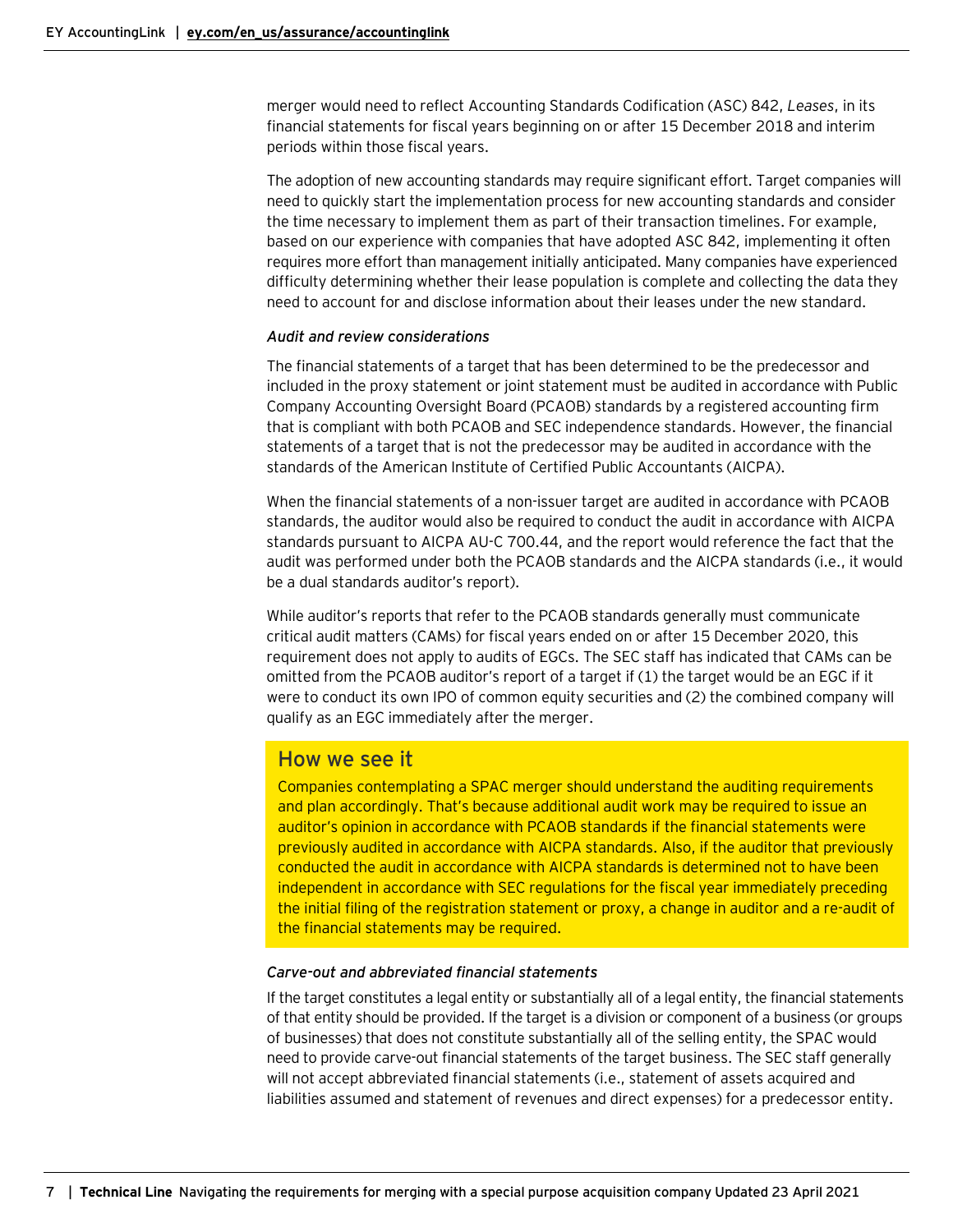In either case, an entity preparing carve-out financial statements must apply the staff guidance in Staff Accounting Bulletin Topic 1.B.1. For further discussion of these principles, refer to our publication, *[Guide to preparing carve-out financial statements](https://www.ey.com/en_us/assurance/accountinglink/guide-to-preparing-carve-out-financial-statements)*.

In financial statements of acquired businesses and targets other than those of a predecessor (e.g., in transactions involving more than one target), Rule 3-05(e) of Regulation S-X allows registrants to provide abbreviated financial statements of an acquired business that is part of a larger selling entity when certain conditions are met. For further discussion of these conditions, refer to our Technical Line, *[Applying the SEC's new requirements for significant](https://www.ey.com/en_us/assurance/accountinglink/technical-line---applying-the-sec-s-new-requirements-for-signifi)  [acquired businesses](https://www.ey.com/en_us/assurance/accountinglink/technical-line---applying-the-sec-s-new-requirements-for-signifi)*.

#### *Cross-border considerations*

If a foreign target is determined to be the predecessor in a SPAC merger, the transaction is treated as the "backdoor" listing of the target through a reverse recapitalization with a domestic public shell. This would likely be the case, even if the SPAC were domiciled overseas but did not meet the definition of a foreign private issuer (FPI).

In these situations, the proxy statement or joint statement must include the financial statements of the target prepared using US GAAP because neither the SPAC nor the merged entity would qualify as an FPI upon consummation. A foreign target would only be able to present its financial statements under IFRS as issued by the International Accounting Standards Board (IASB) in a SPAC merger structured with the legal acquirer being the target or a new entity formed by the target. If the transaction involves multiple targets and the foreign target has been determined not to be a predecessor and qualifies as a foreign business as defined by the SEC, reporting under a comprehensive basis other than US GAAP may be preferable to save time and effort that would otherwise be required to restate and re-audit the financial statements applying US GAAP. Financial statements of foreign businesses to be acquired may be prepared in accordance with IFRS as issued by the IASB or another comprehensive basis other than US GAAP.

If the financial statements are prepared in accordance with IFRS as issued by the IASB, they do not need to be reconciled to US GAAP. However, management will need to understand the differences to make appropriate pro forma adjustments to convert the target's historical financial statements to US GAAP for inclusion in the pro forma financial information. If the financial statements of a foreign business target are prepared on a comprehensive basis other than US GAAP or IFRS as issued by the IASB, they must be reconciled to US GAAP in accordance with the requirements of Item 17 of Form 20-F.

# How we see it

Target companies in SPAC mergers face the same challenges as companies that conduct a traditional IPO because many of the disclosure and financial statement requirements for proxy statements and joint statements in these transactions are the same as those for IPO registration statements.

However, SPAC mergers require significant coordination between buyers, sellers and target management, and their timeline is usually much shorter than that of traditional IPOs.

## <span id="page-7-0"></span>Pro forma financial information and transaction accounting

Pro forma financial information is required to be included in a proxy statement on Schedule 14A under Item 11 and in a joint registration and proxy statement on Form S-4 under Item 5. The pro forma financial information should be prepared in accordance with the age, form and content requirements of Article 11 of Regulation S-X.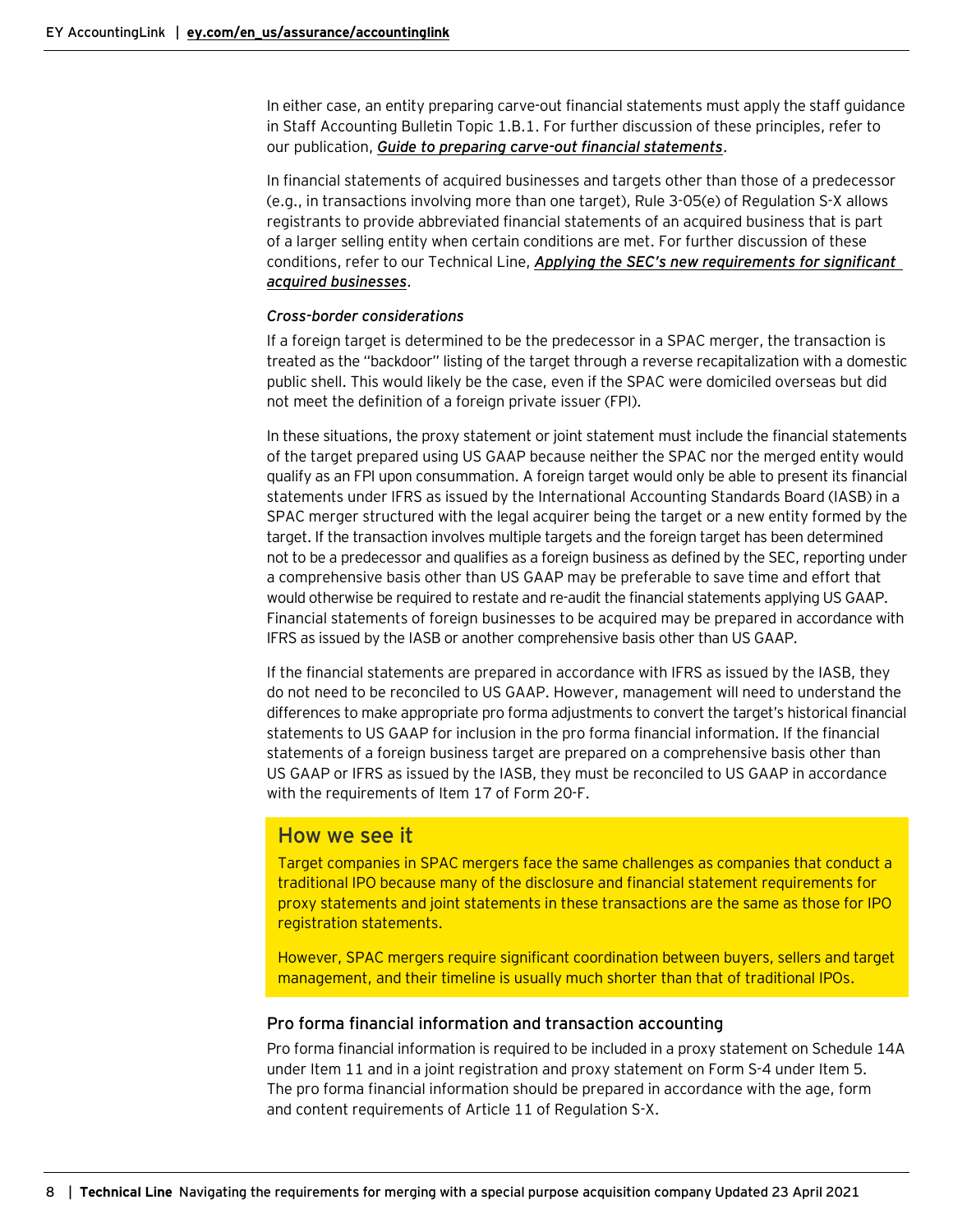In May 2020, the SEC amended its requirements for the form and content of pro forma information about significant business acquisitions and disposals. In addition to the discussion below, please refer to our SEC Financial Reporting Series publication, *[Pro forma financial](https://www.ey.com/en_us/assurance/accountinglink/2020-pro-forma-financial-information---a-guide-for-applying-arti)  information: a [guide for applying amended Article 11 of Regulation](https://www.ey.com/en_us/assurance/accountinglink/2020-pro-forma-financial-information---a-guide-for-applying-arti) S-X***,** for more information on the preparation of pro forma financial information.

To effectively prepare Article 11 pro forma information to be included in the merger transaction proxy or registration statement, the SPAC needs to reach conclusions on the accounting matters discussed below. These are only some of the more common accounting matters that SPACs and target companies should consider. Additional accounting issues may need to be considered.

#### *Determining the accounting acquirer*

While a SPAC legally acquires the private target company, the accounting for the transaction depends on which entity is considered the acquirer for accounting purposes (i.e., the accounting acquirer).<sup>[2](#page-26-0)</sup> The accounting acquirer is the entity that has obtained control of another entity (i.e., the acquiree). When a SPAC acquires a business for all cash consideration, the SPAC is usually the accounting acquirer. But if the consideration is equity or a mix of cash and equity, determining the accounting acquirer requires further evaluation and may be complex. Like entities involved in other merger transactions, entities involved in SPAC mergers need to first consider the variable interest model in ASC 810-10, which requires the primary beneficiary of a variable interest entity (VIE) to consolidate the VIE in all instances. That is, if the acquiree is a VIE, the primary beneficiary will be the accounting acquirer. The factors in ASC 805-10-55-11 through 55-15 are not considered when applying the VIE model to determine the accounting acquirer. However, determining whether a target company is a VIE can be challenging.

If the VIE model doesn't apply, additional analysis may be needed to determine the party that has obtained a controlling financial interest in the combined entity and is therefore the accounting acquirer. This determination may require significant judgment. For example, the combined entities may be nearly equal in value, or the shareholders of one entity may not clearly control the combined entity based on voting interests (i.e., the acquirer is not obvious).

In these cases, the guidance in ASC 805-10-55-11 through 55-15 must be considered to determine the accounting acquirer. That guidance requires an evaluation of all the following factors that influence the identification of the acquirer:

- *Relative voting rights in the combined company* Assuming none of the other factors indicates which entity is the acquirer, the entity whose owners, as a group, retain or receive the largest portion of the voting rights in the combined entity is usually the acquirer. Because SPAC mergers often involve redemptions by selling shareholders that may affect the relative voting rights as well as complex equity structures (e.g., voting shares, non-voting shares, warrants, convertible instruments), these transactions require a careful analysis of the combined company's post-combination voting structure. If consideration paid for the target includes shares in the SPAC, the former owners of the target may wind up holding the largest portion of voting rights in the combined company.
- *Existence and size of a single minority voting interest in the combined entity* Assuming none of the other factors indicates which entity is the acquirer, the entity with a large minority voting interest concentrated in one individual or entity, or a group of individuals or entities considered under common control, that has an ability to significantly influence the combined entity is generally the accounting acquirer. For instance, assume that a former shareholder of the operating company (target) received 30% of the outstanding shares of the combined company and no other shareholder owns a significant interest.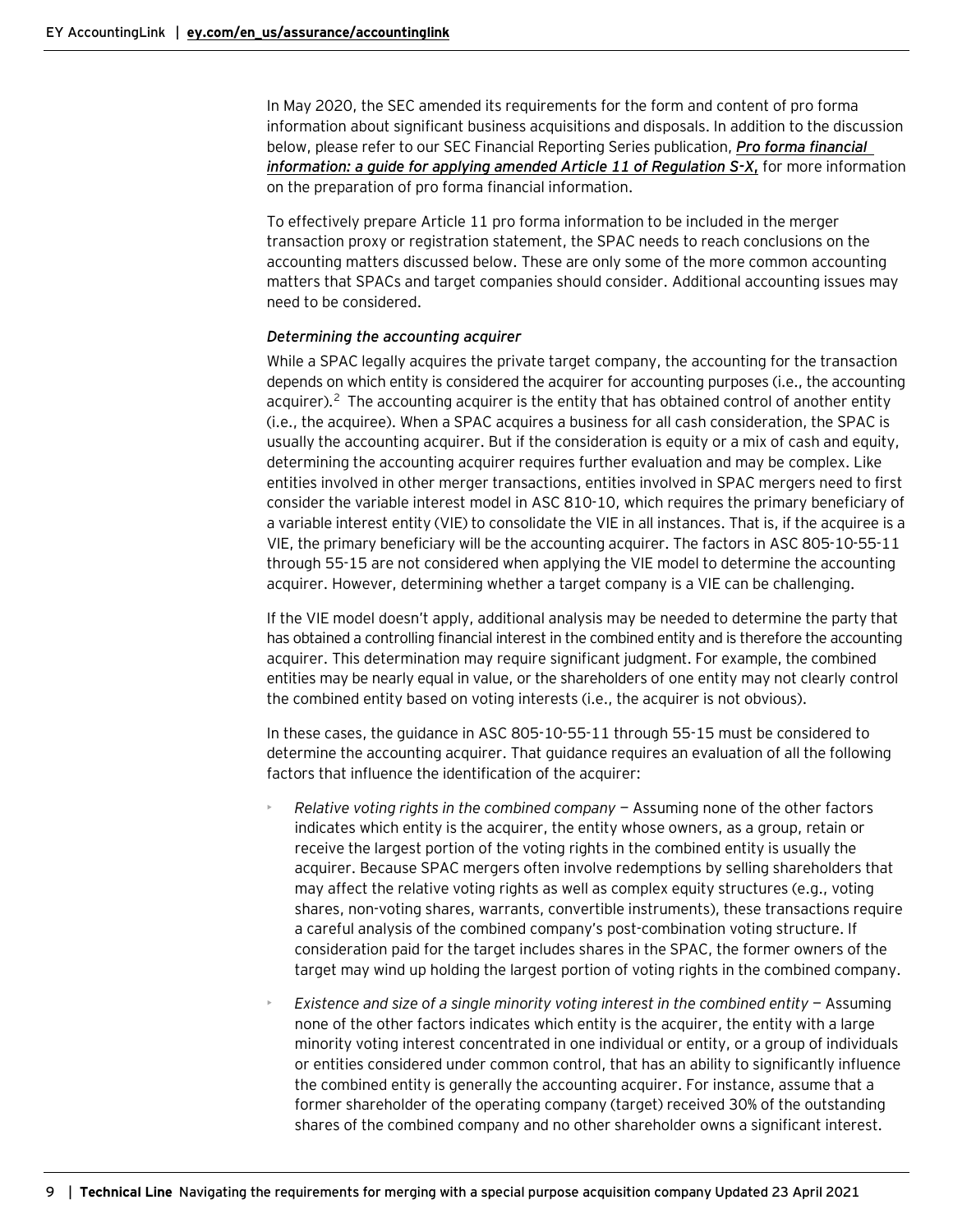Assuming none of the other factors indicate which entity is the acquirer, the significant minority interest held by a former shareholder of the operating company would favor the operating company as the accounting acquirer.

- *Composition of the governing body* Assuming none of the other factors indicates which entity is the acquirer, the entity whose continuing shareholders can elect or appoint a voting majority of the governing body is generally the accounting acquirer. A target's former owner that maintains an ownership interest in the combined company is typically given the power to initially appoint a certain number of the combined company's directors. The governance structure, including the term of the board appointment and how members of the board are elected or appointed should be considered. In addition, the entities should consider whether the governing body can make significant decisions affecting the operations of the combined entity for a sufficient period of time.
- *Composition of management* Assuming none of the other factors indicates which entity is the acquirer, the entity whose executive team dominates the management of the combined entity is generally the accounting acquirer. While management of the combined company comes from the target in most SPAC transactions, management domination may shift in the near-term as mandatory retirements occur and new management is appointed, or there could be a combination of new and continuing management. In these cases, the relative number of executive positions held by the target's and SPAC's former management teams, and the roles, responsibilities and seniority of the individuals, should all be considered.
- *Relative size of the combining entities* Assuming none of the other factors indicates which entity is the acquirer, if one of the combining entities is significantly larger than the other (e.g., based on assets, revenue or earnings), that entity is generally the acquirer. Because the SPAC generally has only nominal operations, this factor usually points to the target as the accounting acquirer.
	- *Terms of the exchange of equity interests* Assuming none of the other factors indicates which entity is the acquirer, the entity that pays a premium over the pre-combination fair value of the shares of the other entity or entities is generally the accounting acquirer. However, this factor may be considered less significant because the target is usually a private company, and the fair value of its shares is difficult to objectively and reliably determine.

Some of the factors an entity is required to consider under ASC 805-10-55-11 through 55-15 may suggest that the SPAC is the accounting acquirer, while others may suggest that the operating company is the accounting acquirer. In these cases, significant judgment is required. Refer to section 3.2 of our Financial reporting developments (FRD) publication, *[Business combinations](https://www.ey.com/en_us/assurance/accountinglink/financial-reporting-developments---business-combinations)***,** for further discussion of how to evaluate these factors.

This analysis is particularly important, as it will impact the accounting and financial statement presentation, which can differ significantly depending on which party is determined to be the accounting acquirer.

Also see our FRD, *[Consolidation](https://www.ey.com/en_us/assurance/accountinglink/financial-reporting-developments---consolidation--determination-)*, for further guidance on applying the variable interest and voting interest models.

# How we see it

Determining the accounting acquirer in a SPAC merger transaction may require careful analysis and significant judgment. Companies should consider preclearing their determinations with the SEC staff before filing their proxy statements or joint statements if the determination of the acquirer isn't clear.

The SEC staff frequently comments on the determination of the accounting acquirer when it reviews pro forma financial information.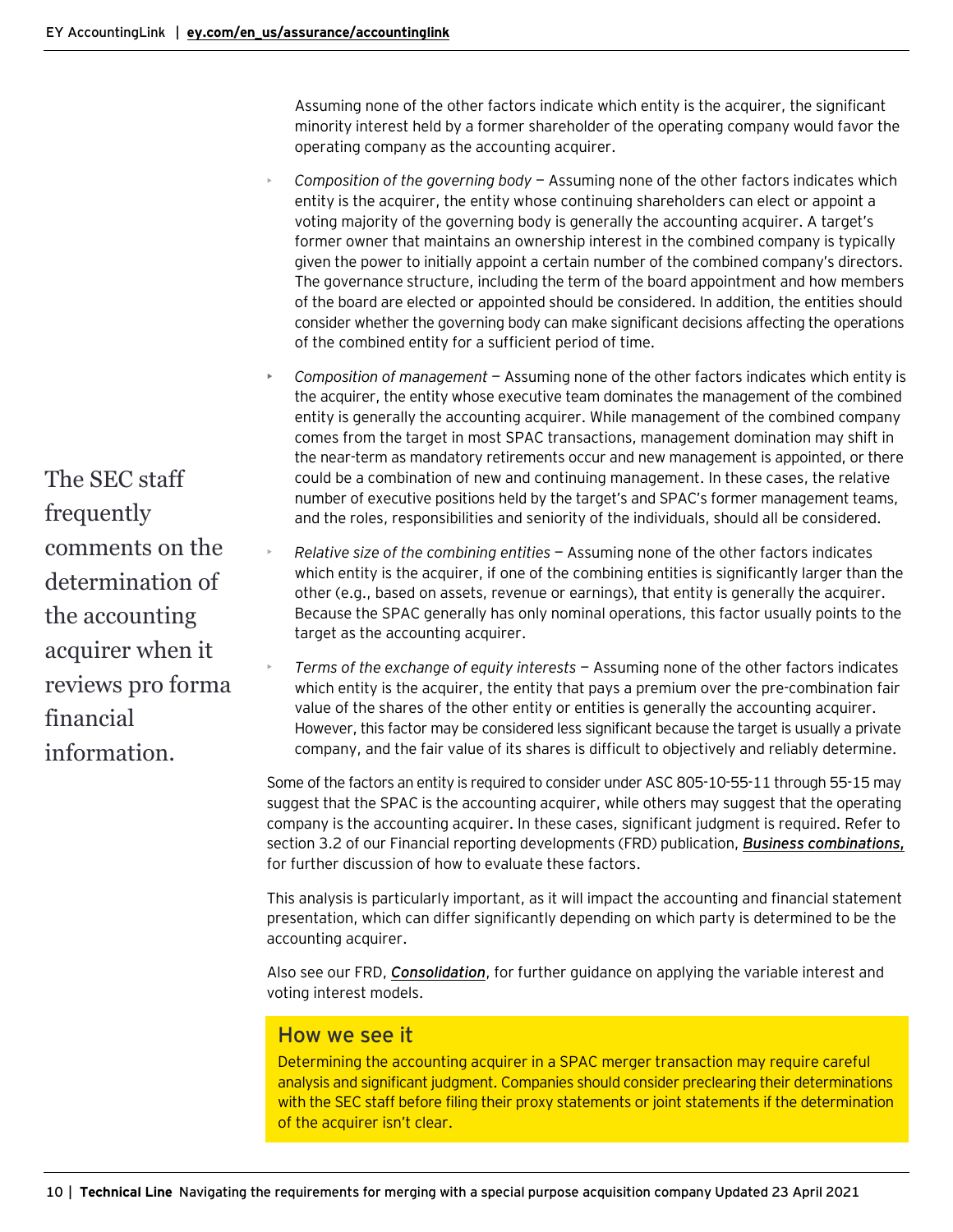If a SPAC is determined to be the accounting acquirer, the transaction is accounted for as a business combination in accordance with the guidance in ASC 805 (i.e., as a forward merger). The pro forma financial information included in the proxy statement or joint statement will reflect purchase accounting applied to the private target and will require a preliminary valuation of the operating company's assets and liabilities.

If the private target is determined to be the accounting acquirer, the transaction is accounted for as a reverse recapitalization rather than as a business combination. That is, the accounting will be similar to that of a capital infusion because the only pre-combination asset of the SPAC is likely to be cash obtained from investors. Refer to section 3.2.2.2.5 of our FRD, *[Business combinations](https://www.ey.com/en_us/assurance/accountinglink/financial-reporting-developments---business-combinations)***,** for further discussion.

#### *Earn-out provisions in a business combination*

A SPAC merger agreement may include a provision for additional consideration to be transferred to the shareholders of the target company in the future if certain events occur or conditions are met (e.g., the combined company's earnings are greater than an agreed-upon target over a specified period of time, certain tax benefits are realized, the combined company's stock price reaches an agreed-upon value by a specified date). This additional consideration, commonly referred to as an "earn-out" payment, may be in the form of additional equity interests in the combined company, cash or other assets.

If the SPAC is identified as the accounting acquirer and the target company is a business, the earn-out payment may represent contingent consideration in connection with a business combination. While such payments may be negotiated as part of the merger, the terms of the arrangement need to be evaluated to determine whether the payment is part of or separate from the business combination. In making this evaluation, the SPAC should consider the nature of the arrangement, the reasons for entering into the arrangement and which party receives the primary benefits from the transaction. If the arrangement is entered into primarily for the benefit of the SPAC or the combined company, rather than primarily for the benefit of the target or its former shareholders, the arrangement is likely a separate transaction that should be accounted for separately from the business combination. All facts and circumstances of a particular transaction should be evaluated when making this determination. Refer to section 3.4.1.2 of our FRD, *[Business combinations](https://www.ey.com/en_us/assurance/accountinglink/financial-reporting-developments---business-combinations)*, for further guidance on determining what elements of an arrangement are part of or separate from the business combination.

For example, payments are sometimes made to shareholders of the target company who will remain as employees of the combined company after the merger. In this case, the SPAC must carefully evaluate whether the substance of the arrangement is to compensate the former shareholders for future services rather than to provide additional consideration in exchange for the acquired business. Refer to section 6.4.5 of our FRD, *[Business combinations](https://www.ey.com/en_us/assurance/accountinglink/financial-reporting-developments---business-combinations)*, for further guidance on determining whether contingent payments made to former shareholders of the acquiree are compensatory in nature.

If the SPAC determines that an earn-out provision represents consideration transferred for the acquired business, the contingent consideration is recognized at acquisition-date fair value under ASC 805. However, earn-out arrangements that represent separate transactions are accounted for under other applicable US GAAP. For example, payments made to former shareholders of the target company that are determined to be compensatory are accounted for as compensation expense for services provided in the post-merger period.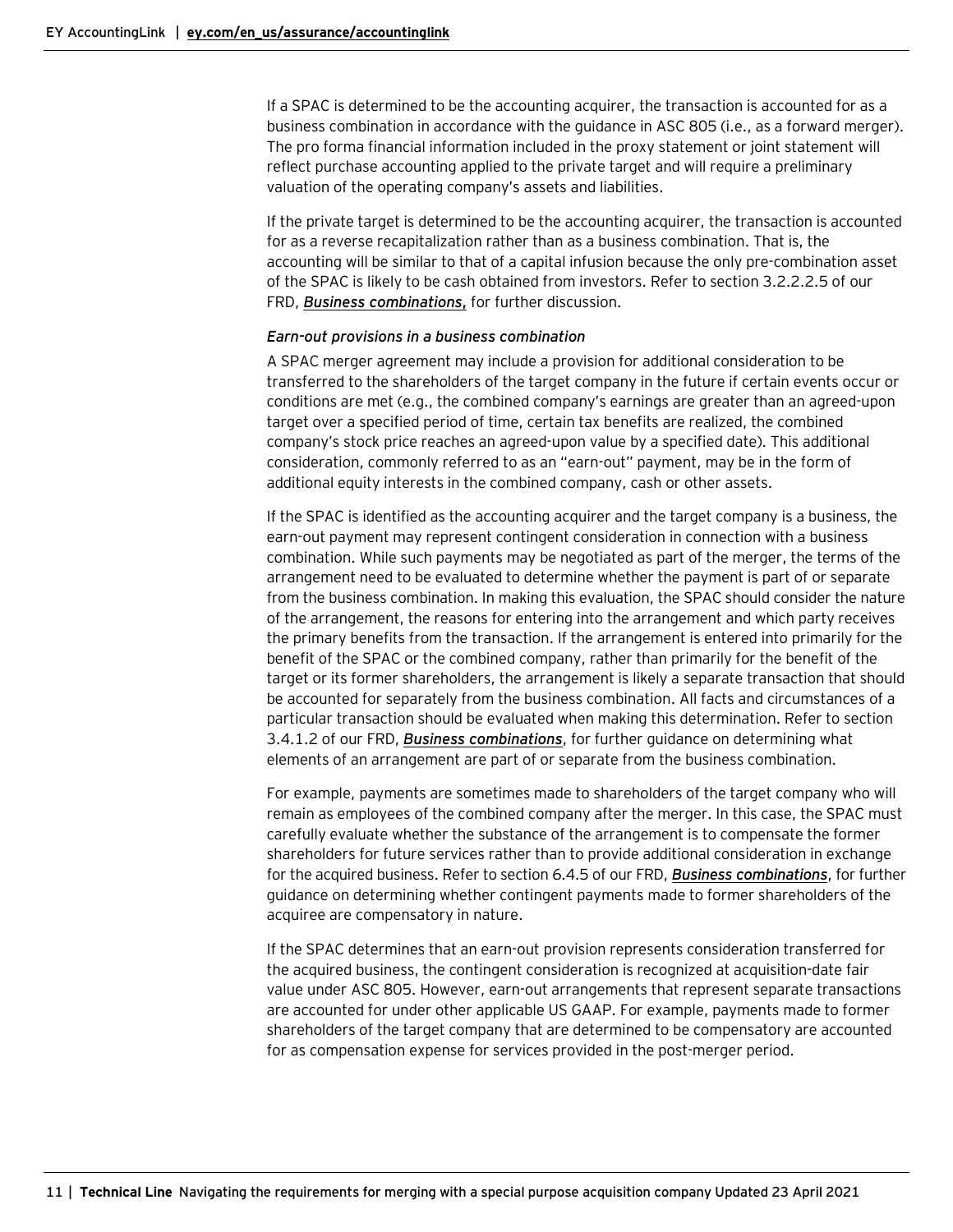As discussed in the *Tax accounting considerations* section, the parties to a SPAC merger transaction may also enter into a tax receivable agreement (TRA) that requires the merged entity to make future payments to the target's former shareholders when certain tax benefits are realized. As the accounting acquirer, the SPAC will need to carefully evaluate whether such payments represent contingent consideration for the acquired business.

If the operating company is determined to be the accounting acquirer and the transaction is accounted for as a reverse recapitalization, earn-out payments made to the operating company's former shareholders (including those that are made pursuant to a TRA) are accounted for in accordance with other US GAAP. See the *Accounting for financial instruments issued by SPACs* section and *Tax accounting considerations* section of this publication.

#### *Accounting for financial instruments issued by SPACs*

A SPAC issues several financial instruments during its life cycle, and they become the combined company's financial instruments after the merger.

At formation, the SPAC typically issues Class B shares to the SPAC sponsor in return for forming the SPAC. The SPAC sponsor may also purchase warrants (i.e., private warrants) from the SPAC to acquire Class A shares. Upon its IPO, the SPAC will issue units consisting of Class A shares and Class A warrants (i.e., public warrants) to third-party investors.

And finally, upon the merger transaction, the SPAC generally will issue additional Class A shares to the selling shareholders of the target entity and will typically enter into arrangements with the selling shareholders, the SPAC sponsor and/or employees of the target (i.e., earn-out arrangements) to issue additional shares if, during a specified period after the merger, its stock price equals or exceeds specified amounts or upon the occurrence of certain liquidity events (e.g., change of control of the merged entity, sale of substantially all of the assets of the merged entity).

The Class A shares, Class B shares, and the public and private warrants (collectively, the warrants) are generally each considered freestanding financial instruments because they are either issued separately and apart from each other or, if they are issued in conjunction with each other, they are legally detachable and separately exercisable. In addition, earn-out arrangements are typically considered freestanding financial instruments because they are issued upon the merger transaction, separately and apart from other instruments.

Each financial instrument must be evaluated to determine its appropriate accounting treatment. Any financial instrument issued as part of a share-based payment arrangement must be accounted for in accordance with ASC 718.<sup>[3](#page-26-0)</sup>

The following discussion primarily focuses on the classification of these instruments in the financial statements of the combined company upon the merger transaction.

For further discussions on classification and measurement of financial instruments, refer to our FRD publication, **[Issuer's accounting for debt and equity financings](https://www.ey.com/en_us/assurance/accountinglink/financial-reporting-developments----issuer-s-accounting-for-debt)***.*

#### *Class A and Class B shares*

If the Class A and Class B shares are not subject to ASC 718, they first have to be evaluated under ASC  $480<sup>4</sup>$  $480<sup>4</sup>$  to determine whether they should be classified as liabilities, because the legal form of these shares is equity.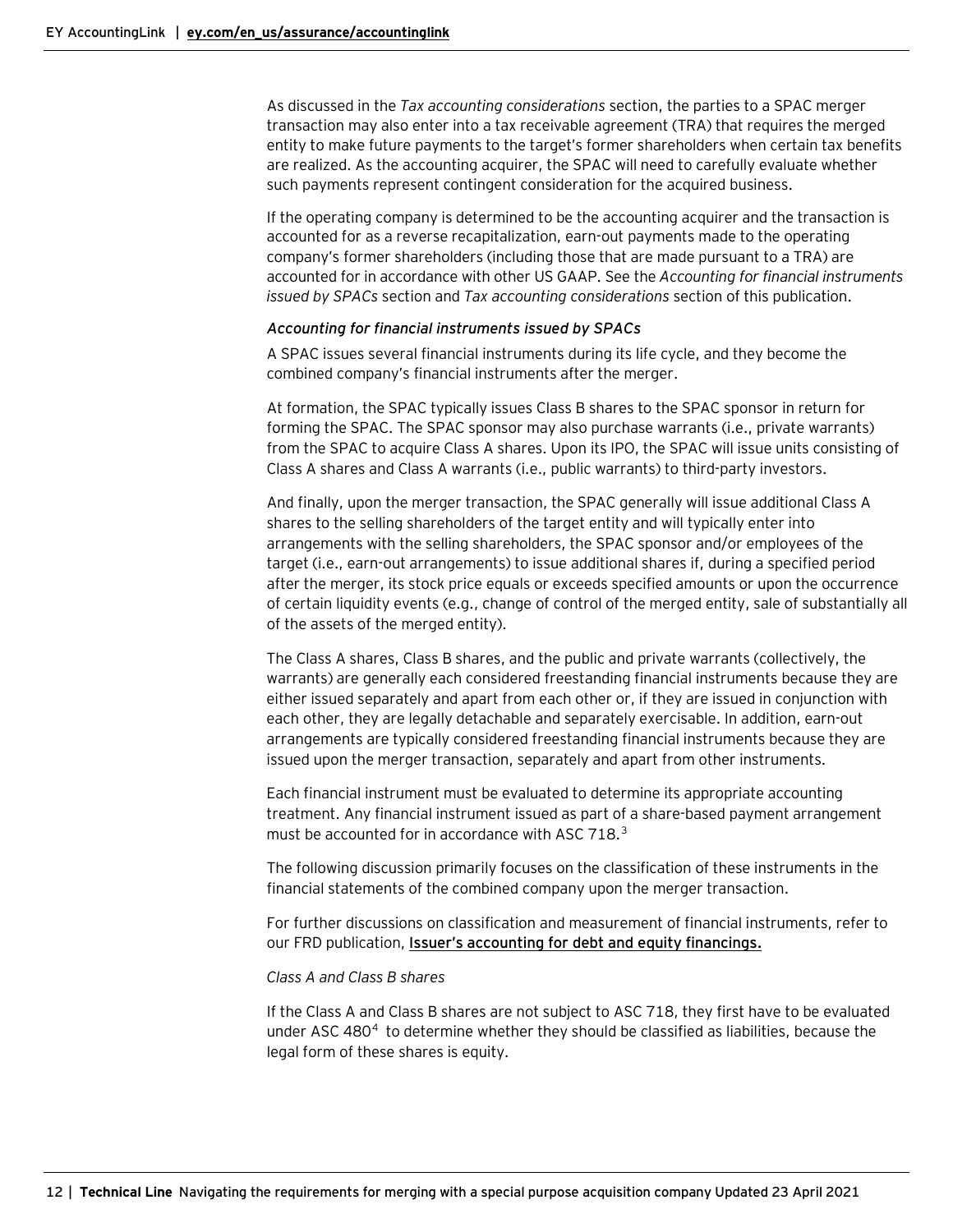ASC 480 applies to certain freestanding equity instruments. While ASC 480 does not define an equity instrument or a liability, it does require three types of freestanding instruments to be classified as liabilities (or assets in some cases), including:

- Shares that are mandatorily redeemable
- Financial instruments other than a share that represent or are indexed to obligations to repurchase the issuer's equity shares by transferring assets
- Certain obligations to issue a variable number of shares

If an instrument is classified as a liability under this guidance, it generally will be measured at fair value with changes in fair value recognized in earnings.

The Class A and Class B shares generally are not liabilities because they are not mandatorily redeemable and don't represent an unconditional obligation to issue a variable number of equity shares where the monetary value of the obligation is based solely or predominantly on (1) a fixed monetary amount, (2) variations in something other than the fair value of the issuer's equity shares or (3) variations inversely related to the fair value of the issuer's equity shares.

However, since a SPAC is an SEC registrant, it must consider the SEC staff's guidance in ASC 480-10-S99-3A on redeemable equity securities. Because the Class A shares contain redemption rights that make them certain to become redeemable by the holder (and no exceptions in ASC 480-10-S99-3A apply), the Class A shares must be classified within temporary equity in the SPAC's financial statements and are subject to the subsequent measurement guidance in ASC 480-10-S99-3A. Once the SPAC successfully completes a merger with a target, the redemption features of the Class A shares generally terminate. At that time, the Class A share should be reclassified into permanent equity of the combined company.

The Class B shares are generally not redeemable by the holder and, as such, are not subject to the guidance in ASC 480-10-S99-3A.

#### *Warrants*

Warrants may be issued to the SPAC's employees or third-party service providers as compensation for services provided. In that case, ASC 718 should be considered.

If the warrants are not accounted for under ASC 718, they should be assessed under ASC 480, ASC 81[5](#page-26-0)-10<sup>5</sup> and ASC 815-40<sup>[6](#page-26-0)</sup> to determine whether they should be classified as equity or liabilities.

Both the public and private warrants generally meet the definition of a freestanding financial instrument and should first be analyzed under the guidance in ASC 480 to determine whether they should be classified as liabilities under that guidance.

As discussed above, the Class A shares underlying the public and private warrants generally are redeemable by the holder for a period of time before the merger transaction. If the warrants are exercisable while the Class A shares are redeemable, those warrants are classified as liabilities pursuant to ASC 480-10-25-8 because they represent financial instruments that are not shares and they embody obligations to repurchase the issuer's equity shares by transferring assets. If the warrants can only be exercised after such redemption rights lapse, those warrants would not be liabilities under that guidance. The warrants generally also do not represent an obligation to issue a variable number of shares whose monetary value is based solely or predominantly on (1) a fixed monetary amount, (2) variations in something other than the fair value of the Class A shares or (3) variations inversely related to the fair value of the Class A shares. As such, they would also not be liabilities under ASC 480-10-25-14.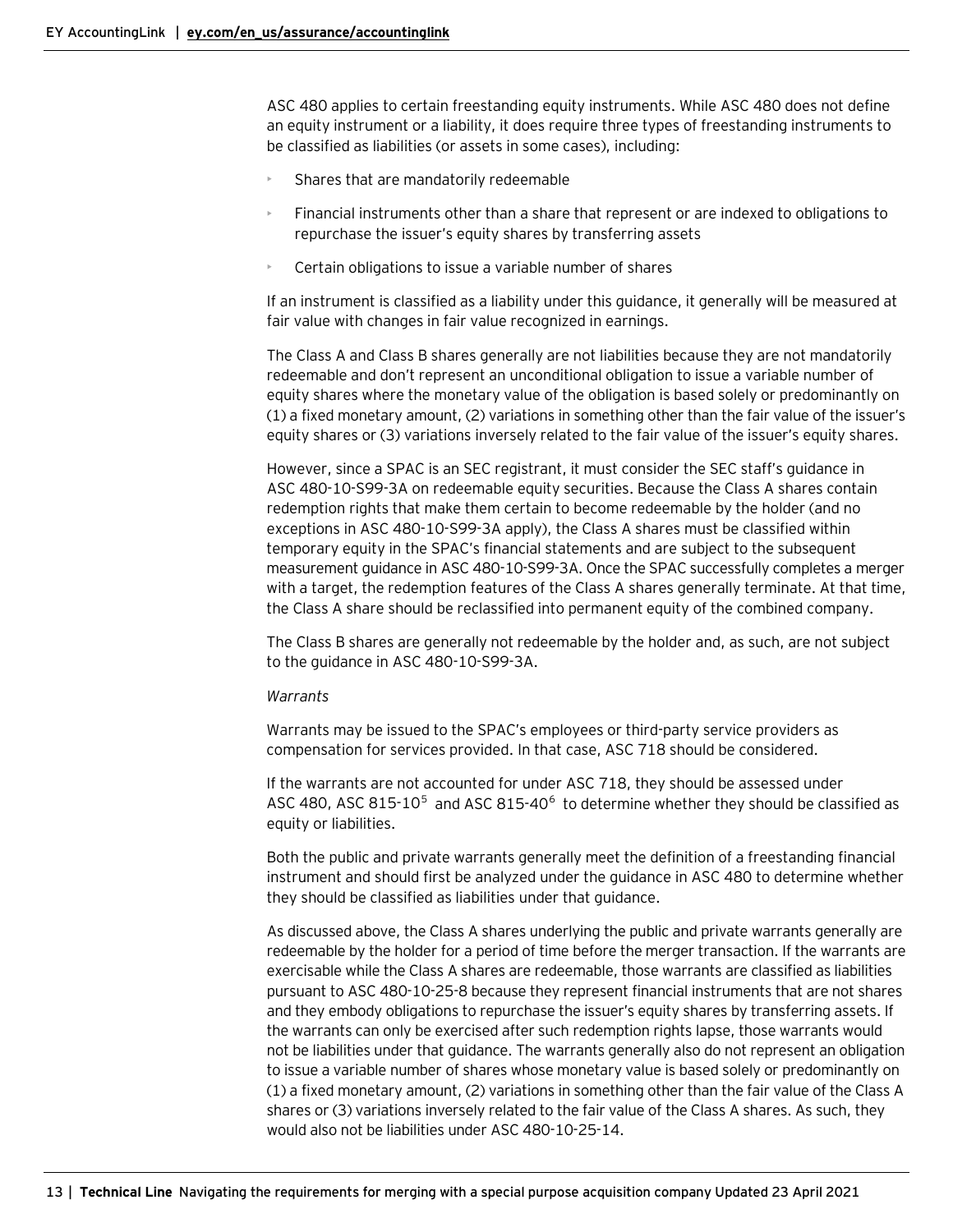If the warrants are not classified as liabilities under ASC 480, they often meet the definition of a derivative in ASC 815-10 because they have all of the following characteristics: (1) an underlying, (2) a notional amount, (3) an initial net investment that is smaller than would be required to acquire the asset related to the underlying and (4) net settlement.

Warrants that meet the definition of a derivative are classified as liabilities by the issuer and measured at fair value, with changes in fair value recognized in earnings, unless they qualify for the scope exception in ASC 815-10-15-74(a) related to certain contracts involving an entity's own equity. That exception requires the entity to apply the guidance in ASC 815-40. ASC 815-40 requires an equity contract to both (1) be indexed to the issuer's stock under ASC 815-40-15<sup>[7](#page-26-0)</sup> and (2) meet the requirements of the equity classification guidance in ASC [8](#page-26-0)15-40-25, $8$  in order to be classified as equity. If the warrants qualify for that scope exception, they are classified in equity.

The SEC staff issued a **[statement](https://www.sec.gov/news/public-statement/accounting-reporting-warrants-issued-spacs?utm_medium=email&utm_source=govdelivery)** that said certain warrants issued by a SPAC should be classified as liabilities rather than as equity and highlighted the potential accounting implications. An entity should consider this statement when evaluating the appropriate classification of its warrants.

*Earn-out arrangements*

As discussed above, earn-out arrangements may be issued to the employees of the target as part of the merger negotiation. For those arrangements, ASC 718 should be considered. See further discussion in the *Stock-based compensation* section below.

Earn-out arrangements may need to be classified as liabilities.

Earn-out arrangements entered into with the selling shareholders and the SPAC sponsor generally are not classified as liabilities under ASC 480 because they do not represent obligations that must or may be settled by transferring assets or obligations to issue a variable number of shares that meets one of the conditions described in ASC 480-10-25-14.

Instead, they often meet the definition of a derivative in ASC 815-10 because they have all of the following characteristics: (1) an underlying, (2) a notional amount, (3) an initial net investment that is smaller than would be required to acquire the asset related to the underlying and (4) net settlement.

As derivatives, earn-out arrangements are classified as liabilities by the issuer and measured at fair value with changes in fair value recognized in earnings under ASC 815-10, unless they qualify for the scope exception in ASC 815-10-15-74(a). Earn-out arrangements that qualify for that scope exception are classified in equity.

It is typical for an earn-out arrangement to have share-price triggers. For example, an earnout arrangement may require the combined entity to issue an additional 1,000,000 shares to selling shareholders if the volume-weighted average price (VWAP) of the combined entity exceeds \$15 per share and an additional 1,000,000 shares if VWAP exceeds \$20 per share. It is also typical that an earn-out arrangement contains provisions that accelerate the settlement of the earn-outs upon liquidity events (e.g., a change of control of the combined entity). These early settlement provisions effectively adjust the number of shares to be issued (which is determined based on share-price triggers) under the earn-out arrangement.

Entities evaluating these arrangements should pay particular attention to features that adjust the settlement amount, because some adjustment features can preclude the earn-out arrangement from being considered indexed to an issuer's stock under ASC 815-40-15 and require liability classification. Generally, when the settlement amount of an earn-out arrangement is adjusted based on stock price, the arrangement may be considered indexed to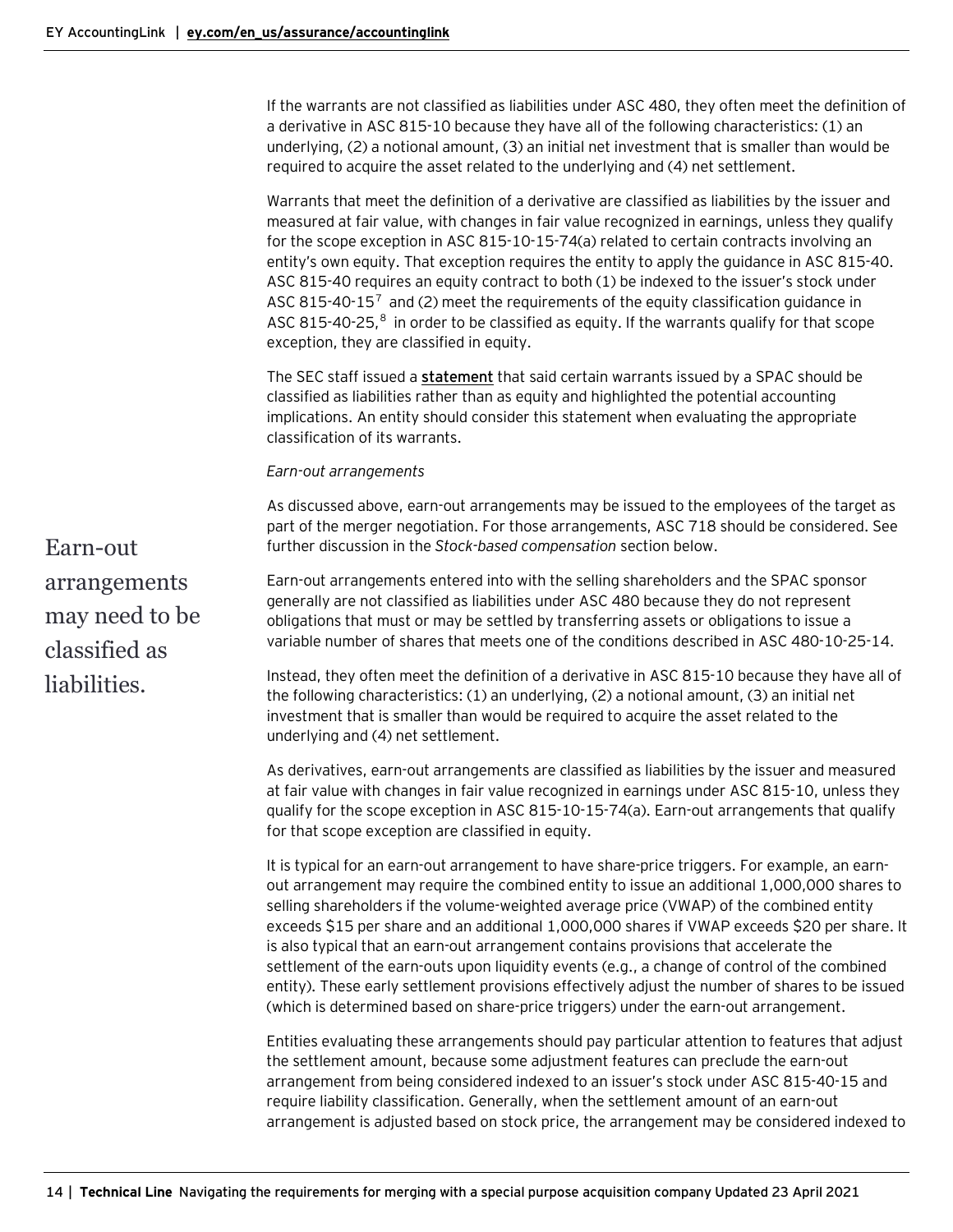an entity's own stock. But provisions that change the settlement amount for other reasons (e.g., a change of control provision that accelerates the delivery of all remaining unearned shares under the arrangement regardless of stock price) may preclude the arrangement from being indexed to the entity's own stock.

If the earn-out arrangement is considered indexed to the entity's own stock under ASC 815-40-15 and also meets the equity classification guidance in ASC 815-40-25, the earn-out arrangement will be classified in equity. If an earn-out arrangement does not meet the indexation guidance or the equity classification guidance, the earn-out arrangement will be classified as a liability.

#### *Analysis of earn-out arrangements in the form of legally outstanding shares*

Some earn-out arrangements with SPAC sponsors may be structured in the form of legally outstanding shares. Those shares typically are issued before the merger transaction but are modified as part of the merger to become forfeitable or subject to certain transfer restrictions. Those forfeiture requirements and transfer restrictions typically are removed upon the attainment of certain share price levels or the occurrence of a specified event (e.g., change of control).

While the accounting guidance for legally outstanding shares differs from the accounting for contracts to issue an entity's own equity, combined entities need to consider the substance of these types of shares. That is, if the legally issued shares do not have substance (e.g., no dividend rights, no voting rights, forfeitable after a period of time unless a certain share price level is achieved or a specified event occurs), the combined entity should evaluate the arrangement under the guidance for contracts in an entity's own equity (ASC 480 and ASC 815-40).

If the earn-out arrangement is accounted for in part under ASC 718 (e.g., earn-out shares are issuable to both selling shareholders and employees), further analysis is required. See further discussion in the *Stock-based compensation* section below.

#### *Stock-based compensation*

When an earn-out arrangement is made with an ASC 718 grantee (e.g., an employee who holds vested and/or unvested options) that could result in the grantee receiving additional share-based payments if the merged company achieves a specified VWAP, the combined entity should determine whether the earn-out arrangement is compensatory and in the scope of ASC 718. If the earn-out is subject to ASC 718, the award contains a market condition because the number of earn-out shares issued is contingent upon the merged entity achieving a specified share price, and the market condition is considered in the grant date fair value.

If the SPAC is determined to be the accounting acquirer, the entity should consider whether the earn-out is subject to the replacement award provisions of ASC 805, *Business Combinations*, or is a new award under ASC 718. If the operating company is determined to be the accounting acquirer and the transaction is accounted for as a reverse recapitalization, the entity should determine whether the earn-out represents a change to share-based payment arrangements that requires modification accounting under ASC 718 or a new award under ASC 718 in connection with the transaction.

For more information, refer to our FRD publications, *[Share-based payment \(after the adoption of](https://live.atlas.ey.com/#document/1751757?pref=20011/9/147&crumb=104)  [ASU 2018-07\)](https://live.atlas.ey.com/#document/1751757?pref=20011/9/147&crumb=104)* and *[Share-based payment \(before the adoption of ASU 2018-07\)](https://live.atlas.ey.com/#document/485958?pref=20011/9/147&crumb=104)*, as applicable.

#### *Reallocation of forfeitable shares*

If employees are required to provide services to participate in the earn-out, their earn-out is in the scope of ASC 718. The combined entity should determine how any forfeiture of employees' earn-out shares could affect the number of shares issuable to the selling shareholders. If the settlement amount of the earn-out arrangement with the selling shareholders is adjusted based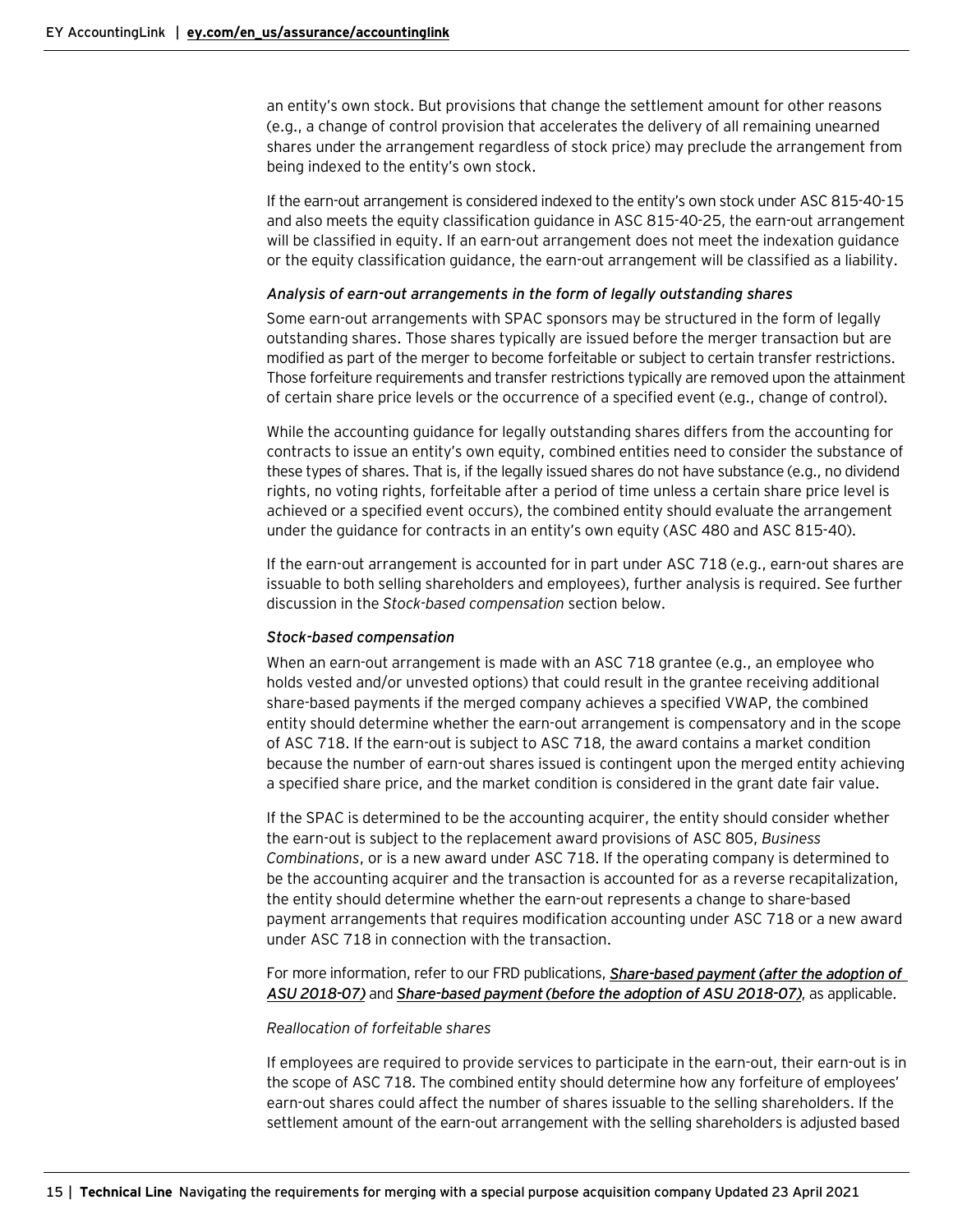on employment status (e.g., employees' forfeited shares are reallocated to the pool of earnout shares to be issuable to selling shareholders who are not employees), that arrangement may not be considered indexed to an entity's own stock under ASC 815-40 (refer to the *Earnout arrangements* section above for more information). If forfeited shares are reallocated to ASC 718 grantees, this is considered a "last-man-standing" arrangement, and the forfeiture and subsequent reallocation of the earn-out shares are accounted for as the forfeiture of the original award and the grant of a new award.

#### *'Cheap stock'*

With SPAC merger valuations in many cases significantly exceeding the fair value of equity securities of private target companies shortly before the merger (resulting in the pre-merger grants being called "cheap stock"), the SEC staff may challenge the fair value of share-based payments issued before the merger.

Management has to support its judgments and estimates about the fair value of its securities anytime it grants significant share-based payments and should retain documentation about such estimates, preferably contemporaneous documentation. The SEC staff generally presumes that the public price provides the best relative indication of fair value. The SEC staff may ask about the reasons for valuations of equity securities in the financial statement periods before the merger if the fair value is significantly lower than the exit event price.

The AICPA's Accounting and Valuation Guide, *Valuation of Privately-Held-Company Equity Securities Issued as Compensation* (the Guide), provides a framework and describes best practices for valuing private company securities. The SEC staff expects companies contemplating entering the public markets to apply the Guide's valuation guidance when valuing share-based payments they grant (and other equity instruments) in the periods before the potential transaction.

#### *Earnings per share*

ASC 260 requires the presentation of EPS by an entity that has made a filing or is in the process of filing with a regulatory agency in preparation for the sale of common stock or potential common stock in a public market. Potential common stock includes securities such as options, warrants, earn-out provisions and share-based payment arrangements that entitle the holders to obtain the entity's common stock at a future date.

As discussed above, the SPAC and the companies it merges with may enter into arrangements that involve various financial instruments, such as warrants, earn-out provisions and sharebased payments that require the entity to issue common stock to settle these contracts. The computation of EPS can be challenging, depending on the complexity of an entity's capital structure. Our FRD, *[Earnings per share](https://www.ey.com/en_us/assurance/accountinglink/financial-reporting-developments---earnings-per-share0),* provides interpretative guidance on the computation, presentation and disclosure of EPS. Refer to the following sections of our EPS FRD for further discussion about common challenges when computing basic and diluted EPS:

- Options, warrants and their equivalents These instruments are excluded from the computation of basic EPS, but the dilutive effect is calculated using the treasury stock method (section 4.3).
- Share-based payment arrangements These arrangements have several unique characteristics that can have a significant effect on EPS (section 4.4).
- Contingently issuable shares Shares that are issuable for little or no cash consideration upon the satisfaction of certain conditions are included in basic EPS only if all the necessary conditions to issue such shares have been satisfied by the end of the period. Determining the effect of such shares on diluted EPS can be complex (sections 3.3.2 and 4.8).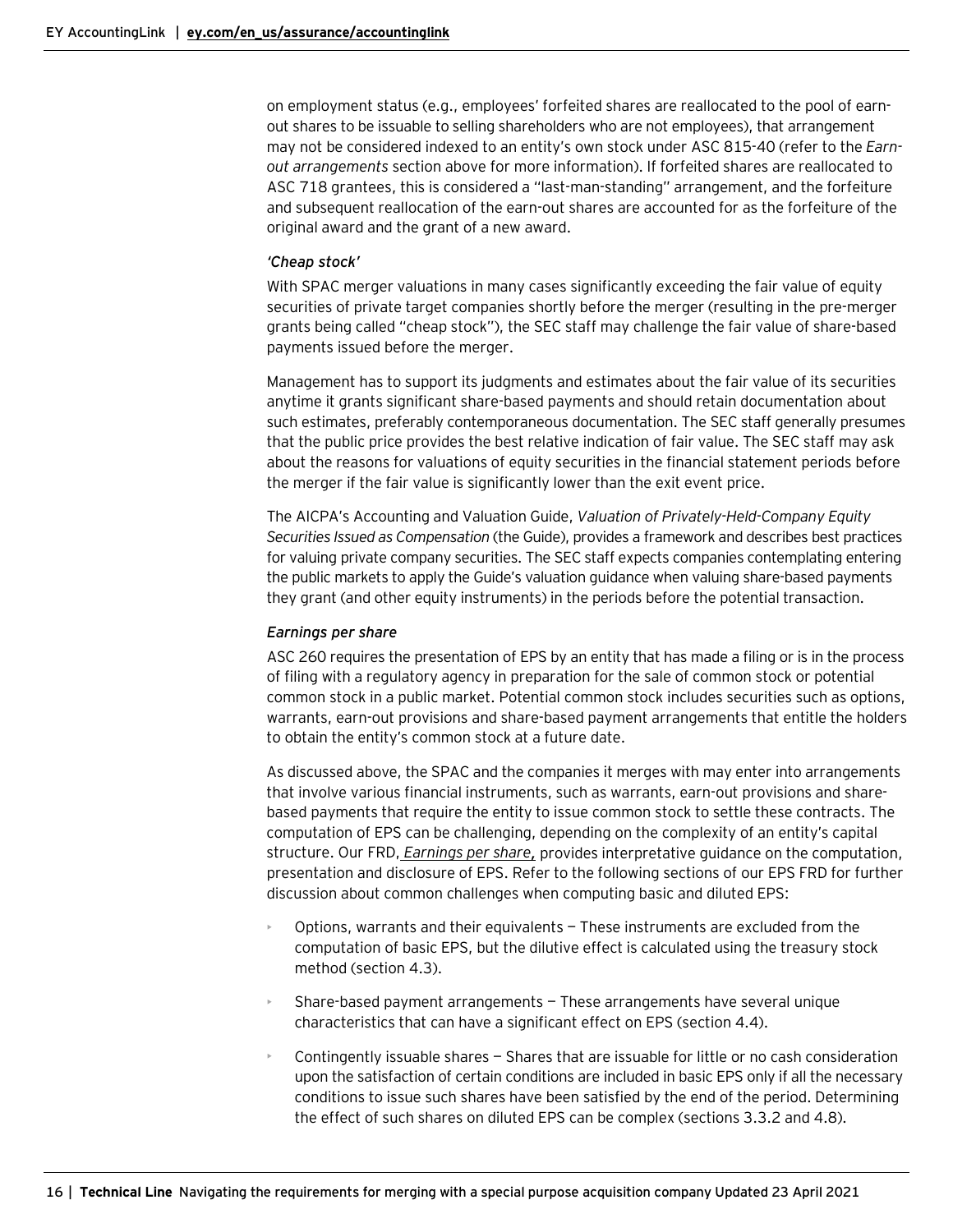- Contracts that may be settled in stock or cash  $-$  The numerator may need to be adjusted for changes in income or loss that would result from the assumed settlement of the contract in cash or shares (section 4.9).
- Participating securities and the two-class method Entities that have multiple classes of common stock or have issued securities that participate in dividends with common stock are required to apply the two-class method to compute EPS (section 5).

#### *Tax accounting considerations*

Accounting for the tax consequences of a SPAC merger transaction is often complex. Companies will need to involve tax professionals to help them identify the income tax accounting consequences of a SPAC merger transaction.

In a transaction that is a reverse recapitalization for financial statement purposes, the legal acquirer's or parent's (i.e., the "merged entity" for periods after the transaction) financial reporting basis of the ownership interest in the target operating company is based on the historical carrying value of the operating company. Depending on how the SPAC merger transaction is structured, the merged entity may obtain a step-up in the tax basis in the interest it receives in the target operating company. As a result, this transaction generally will result in a deductible outside temporary basis difference as the merged entity's tax basis will be greater than its financial reporting basis in the operating company.

In a transaction accounted for as a reverse capitalization, the offsetting amount would be recorded as an adjustment to additional paid-in capital. This is consistent with the guidance in ASC 740-20-45-11(g) that requires the tax effects of changes in tax bases caused by transactions among shareholders to be included in equity. If a deferred tax asset is recorded, by the legal acquirer or parent, the company will need to determine whether the deferred tax asset is realizable. If a valuation allowance is initially required, the tax accounting effects of recording a valuation allowance should also initially be recorded in equity. Changes in valuation allowances in subsequent periods (increase or decrease) would be included in the income statement. For additional information on the accounting for tax effects of outside basis differences in partnerships and other pass-through entities, see section 14, of our FRD, *[Income taxes](https://www.ey.com/en_us/assurance/accountinglink/financial-reporting-developments---income-taxes-)*.

In transactions accounted for as a business combination, the merged entity's financial reporting basis in the target is recorded at its fair value at the date of the merger. Depending on the tax treatment of the merger transaction, this could result in the financial reporting basis in the operating company differing from the tax basis, resulting in a deductible or taxable temporary difference. Additional income tax accounting complexities may arise as the assets acquired and liabilities assumed will be recorded at their fair value and the transaction may give rise to goodwill (book and/or tax). For additional information on the accounting for the tax effects of a business combination, see section 11 of our FRD, *[Income taxes](https://www.ey.com/en_us/assurance/accountinglink/financial-reporting-developments---income-taxes-)*.

Under the guidance in ASC 740-30, the merged entity recognizes a deferred tax asset for the deductible outside basis difference that arises from the transaction only if it is apparent that the deductible temporary difference will reverse in the foreseeable future. If a taxable temporary difference arises from the transaction, a deferred tax liability is recognized, unless the merged entity could apply one of the recognition exceptions in ASC 740-30 (e.g., its net investment is essentially permanent in duration or can recover the investment tax-free). However, if the operating company is a partnership or other pass-through entity, the exceptions for recognizing deferred taxes for outside basis differences noted above are not available, and the related deferred tax asset or liability must be recognized at the date of the merger.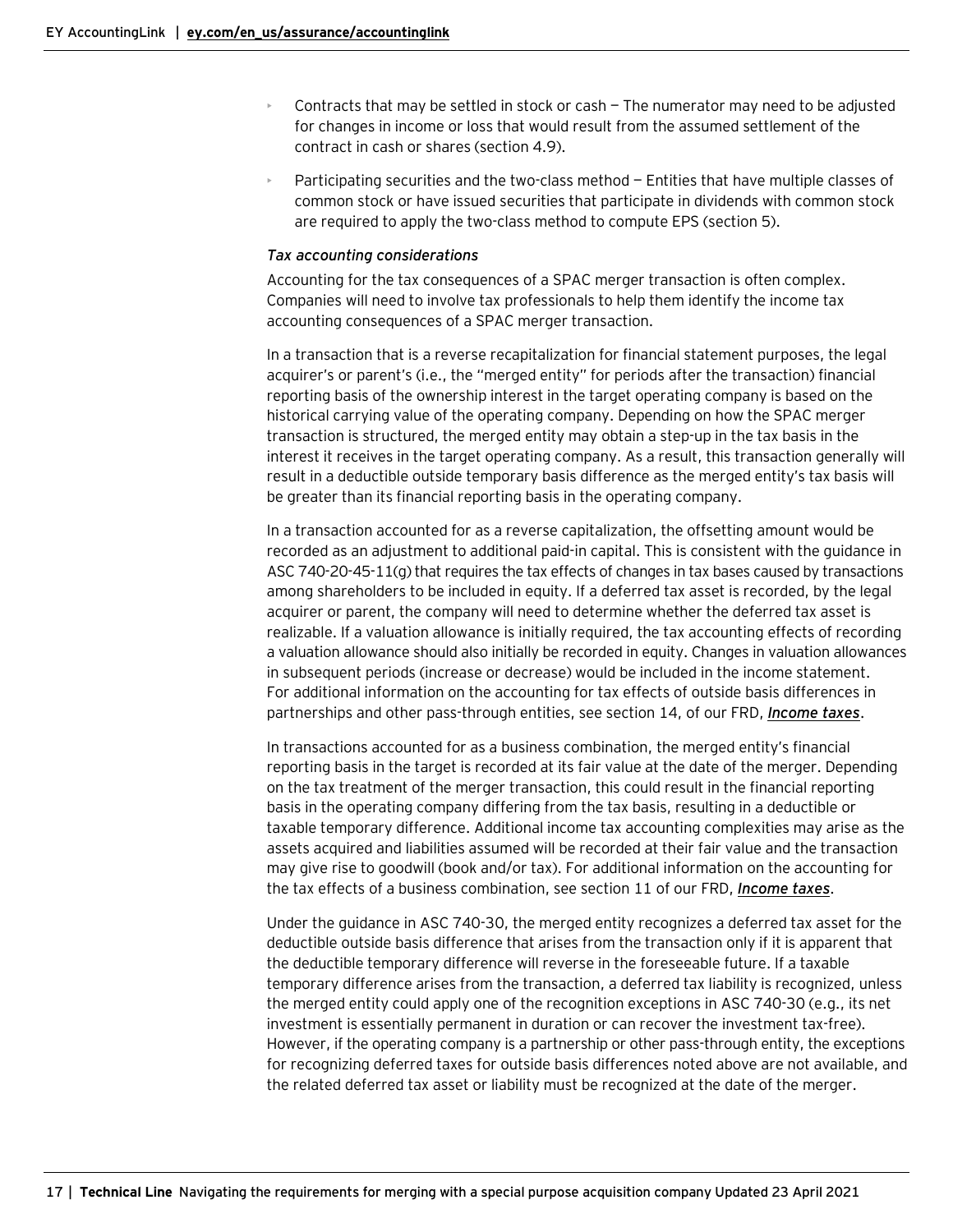#### *Tax receivable agreements*

It is common in SPAC transactions involving target operating entities that are treated as partnerships for US federal income tax purposes for the owners of the target operating entity to enter into an agreement with the SPAC to share the tax benefits that the merged entity may receive from a tax basis step-up resulting from the transaction. The arrangements, TRAs, permit the target operating company owners to receive payments for the reduction in cash taxes otherwise due by the merged entity as a result of the tax basis created on exchanges by the legacy target operating entity owners. The amount received by the operating target operating entity's former owners is approximately 85% of the income tax savings realized by the merged entity.

In addition, when payments are made under the TRA, such payments for income tax purposes are also treated as additional purchase price in connection with the initial exchange of partnership equity, resulting in an additional step-up in tax basis, which generates additional future TRA payments (i.e., an iterative result). The measurement of the expected future tax benefits and related TRA obligation is complex, and tax professionals should be involved.

In a reverse recapitalization, the merged entity generally will recognize a liability to former shareholders based on the future expected payments to be made under the terms of the TRA arrangement. Because the payout usually is contingent on the merged entity realizing tax savings from a step-up in tax basis, the liability is generally recognized when it is probable of being paid and the payout amount is estimable based on the guidance in ASC 450. Since the payout is dependent on the merged entity realizing related tax benefits, in practice, the payout of the TRA liability is generally considered probable when the tax benefits are determined to be realizable under ASC 740. For example, if the merged entity concludes that a valuation allowance is not required for deferred tax assets related to the step-up, a TRA liability will be recognized. Conversely, if the merged entity determines that a valuation allowance (or partial valuation allowance) is required for the related deferred tax asset(s), the TRA liability is not recognized (or is partially recognized).

When the transaction is accounted for as a reverse capitalization, the offsetting amount of the TRA liability is recognized as an adjustment to paid-in capital.

Subsequent changes in the TRA liability resulting from changes in the valuation allowance (increases and decreases) are recognized in the income statement before income taxes and the related changes in the valuation allowance are included as a component of income tax expense (i.e., the amounts are reported gross and not offset against each other).

See the *Earn-out provisions in a business combination* section of this publication for guidance on the accounting for TRA payments made by the merged entity to former shareholders of the target operating entity when the SPAC is determined to be the accounting acquirer.

#### *Other matters*

Preparing the pro forma financial information requires careful consideration of all of the significant accounting issues expected to be encountered during the transaction and often requires companies to analyze and conclude on the accounting issues well in advance of the transaction closing. As discussed earlier, unwinding private company alternatives and adding public company accounting disclosures may be complex and may require significant judgment. Other common matters include:

• *Carve-out adjustments* — In cases where a registrant acquires or succeeds to substantially all of the key operating assets of an entity, the registrant will provide full audited financial statements of the entity. Specific assets and liabilities not acquired or assumed by the registrant would be adjusted in the Article 11 pro forma financial information. These adjustments are usually derived in a manner consistent with the preparation of carve-out financial statements.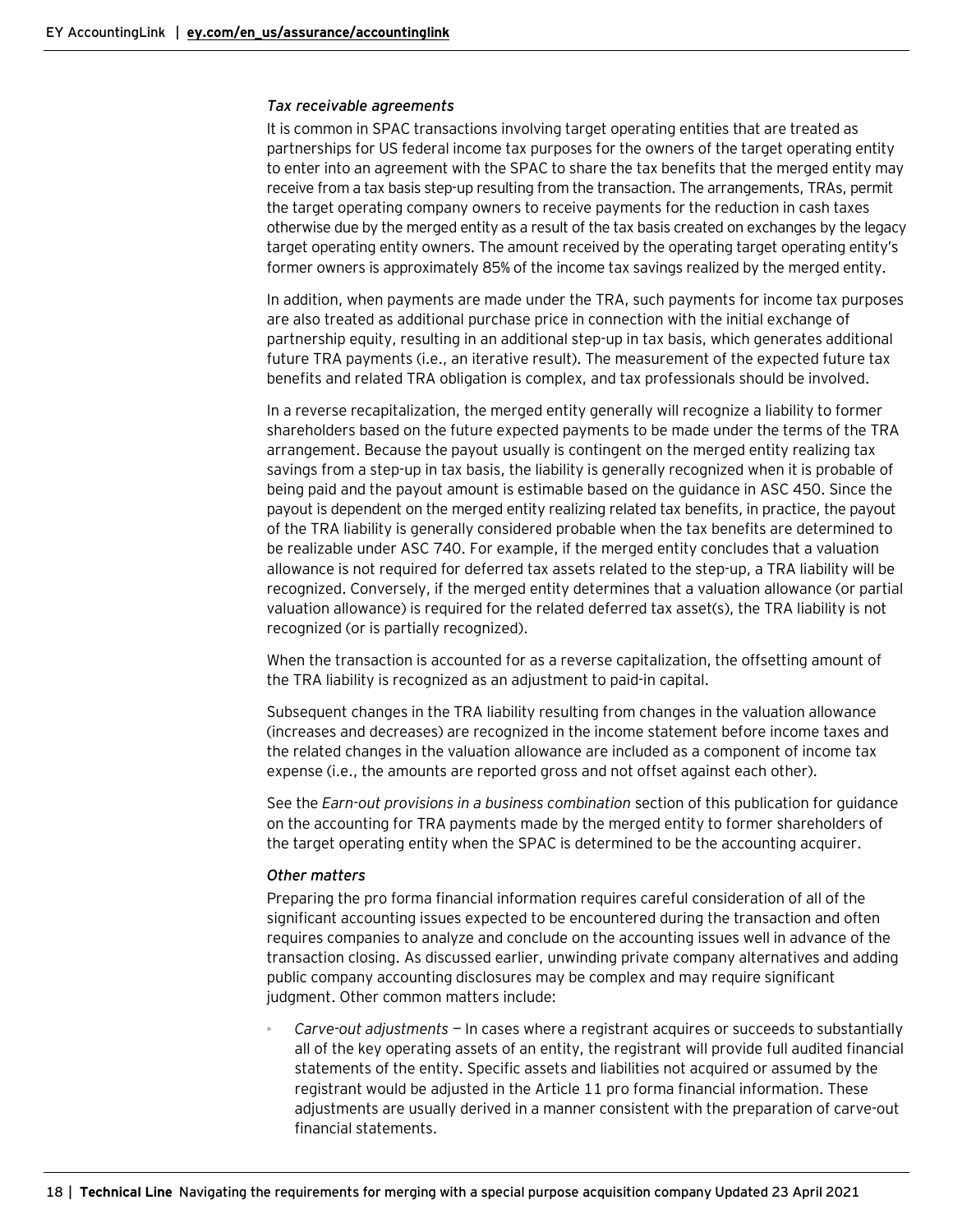• *IFRS and foreign currency translation* — While the financial statements of non-predecessor foreign targets that are prepared in accordance with IFRS as issued by the IASB do not need to be reconciled to US GAAP when they are included in the proxy statement or joint statement, any adjustments necessary to convert those financial statements to US GAAP should be reflected and disclosed in the pro forma financial information. Such adjustments may be reflected in a separate column or as part of the merger adjustments. Similarly, the pro forma financial information should include and disclose any required currency translation adjustments to financial statements denominated in a different currency than that of the registrant.

#### **Multiple pro forma presentations**

Because the SPAC's public shareholders have the right to redeem their shares for a pro rata portion of the proceeds held in the trust account if they do not wish to invest in the proposed target(s), the pro forma financial information may need to consider both (1) a minimum redemption scenario, in which no shares are redeemed by public shareholders, and (2) a maximum redemption scenario. The differences can be presented in separate pro forma presentations or as disclosures to the pro forma financial information.

Certain public shareholders, typically affiliates of the sponsors, may waive their redemption rights. Such arrangements should be reflected in the maximum redemption scenario in the pro forma financial information.

The pro forma information for the maximum redemption scenario should reflect any backstop financing needed to fund a shortfall in cash available to complete the transaction caused by shareholder redemptions. As discussed earlier, backstop financing can take several forms.

In some cases, backstop financing a SPAC arranges in advance won't cover the shortfall that would result from the redemption of all public shares in the SPAC. If that's the case, the maximum redemption scenario in the pro forma financial information should reflect the maximum number of redemptions that could occur without causing the transaction to be terminated. When considering the maximum redemption scenario, SPACs should pay close attention to the sources and uses of cash presented in the pro forma financial information. That is, cash reflected on the balance sheet of the target is not available to fund the transaction, including both the purchase and redemption of SPAC shares.

# How we see it

Companies involved in SPAC mergers should be aware of the accounting implications of backstop arrangements, particularly those involving the former owners of the target or their affiliates.

In certain situations, exercising a backstop financing arrangement could change the accounting treatment (i.e., forward merger or reverse recapitalization) of the transaction. If that's the case, a SPAC would have to account for the transaction differently in the minimum and maximum redemption scenarios, and both treatments would need to be reflected in the pro forma financial information.

#### <span id="page-18-0"></span>Other proxy statement or joint statement items

In addition to the financial statements and pro forma financial information, the proxy statement or joint statement is required to include MD&A of financial condition and results of operations for both the SPAC and the target(s).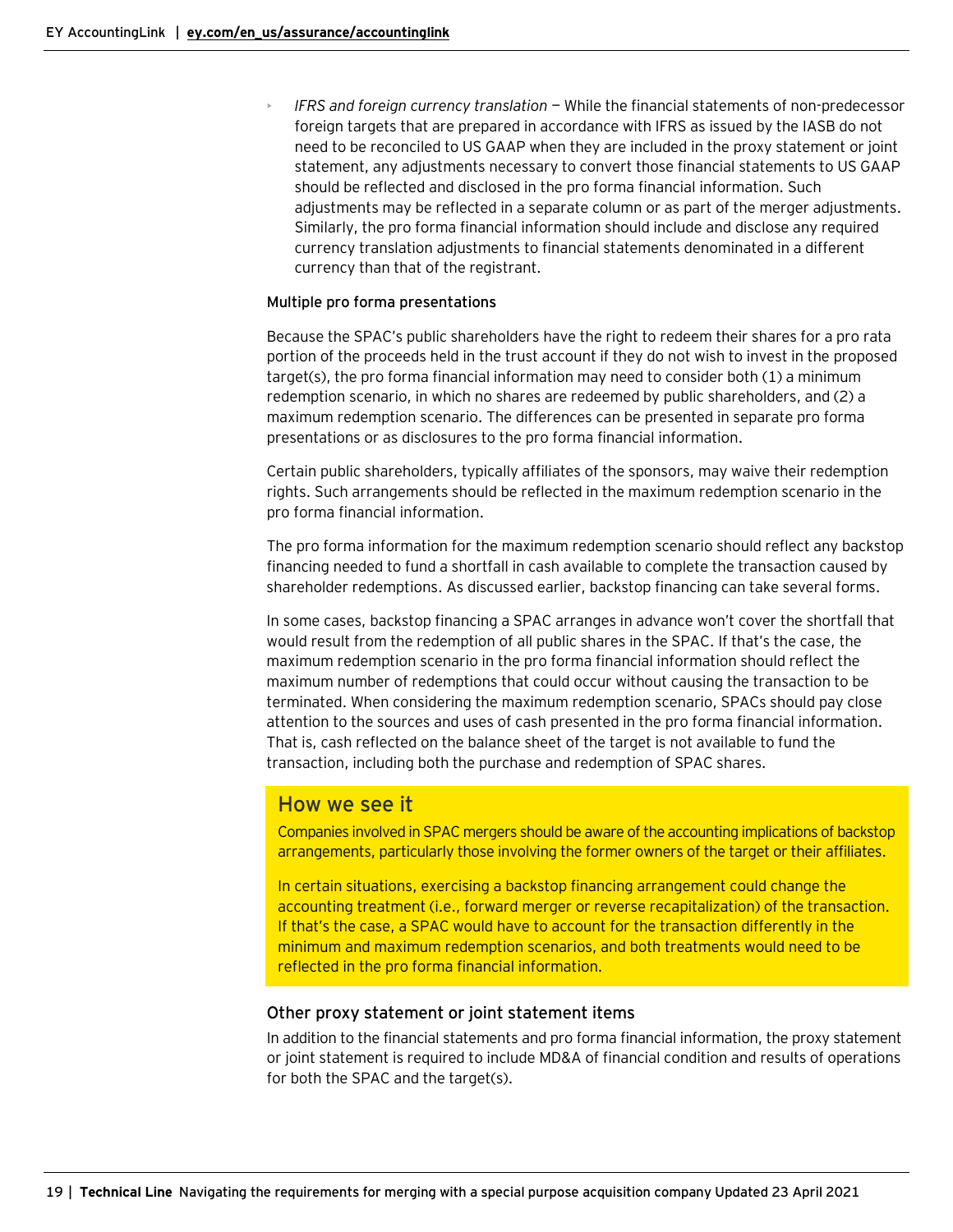The proxy statement or joint statement will also include disclosures related to risk factors; quantitative and qualitative disclosures about market risk, business, directors and executive officers; and compensation of directors and executive officers that are similar to those provided in an annual report on Form 10-K or an annual meeting proxy statement. For further discussion of these disclosures, refer to our SEC Financial Reporting Series publications, *[2020 SEC annual](https://www.ey.com/en_us/assurance/accountinglink/2020-sec-annual-reports---form-10-k)  [reports](https://www.ey.com/en_us/assurance/accountinglink/2020-sec-annual-reports---form-10-k) — Form 10-K* and *2021 proxy statements: [an overview of the requirements and](https://www.ey.com/en_us/assurance/accountinglink/2021-proxy-statements---an-overview-of-the-requirements)  [observations about current practice](https://www.ey.com/en_us/assurance/accountinglink/2021-proxy-statements---an-overview-of-the-requirements)*.

Information disclosed in the proxy statement or joint statement is frequently incorporated by reference into or included in the Super 8-K filing the combined company is required to file shortly after the SPAC merger (see further discussion below) to provide financial information of the target(s) similar to what would be provided if the target were to file its own registration statement on Form 10. The staff of the SEC Division of Corporation Finance released CF Disclosure Guidance: Topic No. 1, *[Staff Observations in the Review of Forms 8-K Filed to](https://www.sec.gov/divisions/corpfin/guidance/cfguidance-topic1.htm)  [Report Reverse Mergers and Similar Transactions](https://www.sec.gov/divisions/corpfin/guidance/cfguidance-topic1.htm)*, which provides reminders on the required content of these filings and areas of frequent staff comment. Companies are encouraged to review this guidance when preparing proxy statement or joint statement disclosures in advance of the Super 8-K filing.

#### *Management's discussion and analysis*

MD&A should comply with the requirements of Item 303 of Regulation S-K for the SPAC and target(s) for all periods presented in the financial statements. In SPAC merger transactions, the SEC staff often also asks companies to provide MD&A disclosures identifying any significant elements of historical income or loss that will not continue in the company's posttransaction operations.

On 19 November 2020, the SEC adopted amendments to Regulation S-K that eliminate certain disclosure requirements (e.g., the requirement in Item 301 to provide a selected financial data table) and revise others to make the disclosures provided in MD&A more useful for investors. Compliance with the amended rules is mandatory for fiscal years ending on or after 9 August 2021. Registrants will be required to apply the amended rules in a registration statement and prospectus that on its initial filing date is required to contain financial statements for a period on or after the mandatory compliance date. Before the mandatory compliance date, registrants can choose which amended items they want to comply with, as long as they provide disclosure responsive to an amended item in its entirety. The amendments are discussed in more detail in our To the Point publication, *[SEC eliminates certain MD&A requirements](https://www.ey.com/en_us/assurance/accountinglink/to-the-point---sec-eliminates-certain-md-a-requirements-and-revi0)  [and revises others to make disclosures more useful](https://www.ey.com/en_us/assurance/accountinglink/to-the-point---sec-eliminates-certain-md-a-requirements-and-revi0)*.

For further discussion of MD&A preparation requirements, refer to section 5 of our SEC Financial Reporting Series publication *[2020 SEC annual reports](https://www.ey.com/en_us/assurance/accountinglink/2020-sec-annual-reports---form-10-k) — Form 10-K* and section 3.7 of our SEC Financial Reporting Series publication *[2021 SEC quarterly reports](https://www.ey.com/en_us/assurance/accountinglink/2021-sec-quarterly-reports---form-10-q) — Form 10-Q.*

## <span id="page-19-0"></span>Filing review and comment process

Because SPAC mergers often result in a private operating company becoming a publicly traded entity, the SEC staff will generally review proxy statements and joint statements related to such transactions. The SEC staff has a target of issuing comments on such filings within 30 days and subsequent rounds of comments on amendments more quickly than that (generally 10 days). SPACs can expect to receive a few rounds of SEC staff comments before the definitive proxy can be filed and distributed or a joint statement can be declared effective and distributed. Most SPACs complete the SEC filing review and comment process for their proxy statements or joint statements over a period of several months, similar to the review period for traditional IPO registration statements.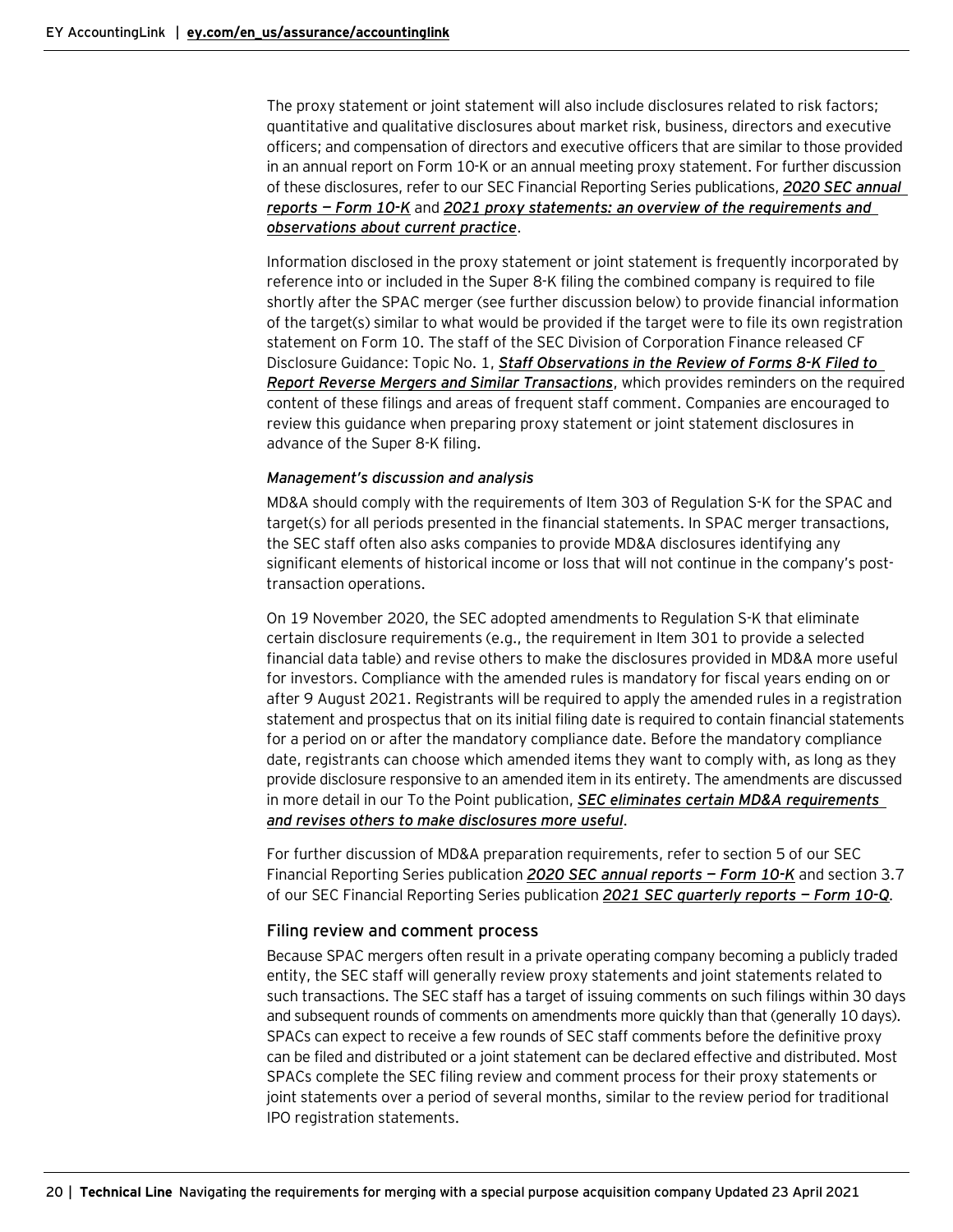In some instances, an initial draft Form S-4 may be eligible for non-public review by the SEC staff if it is submitted within 12 months of the SPAC's IPO for the first draft of the registration statement only. A SPAC that is submitting a registration statement for non-public review may omit annual and interim financial information that it reasonably believes it will not be required to present separately at the time the registration statement is filed publicly. Subsequent amendments must be filed publicly.

# How we see it

Given the volume of transactions the SEC staff is reviewing, we believe the staff has been, and will continue to be, inclined to "reject" a filing if it is not substantially complete (e.g., missing required disclosures other than what is expressly permitted).

In CF Disclosure Guidance: Topic No. 11, *[Special Purpose Acquisition Companies](https://www.sec.gov/corpfin/disclosure-special-purpose-acquisition-companies)*, the staff of the SEC's Division of Corporation Finance provided its views on disclosure and other securities law obligations that SPACs should consider in connection with their IPOs and subsequent business combinations with operating companies. The guidance highlights disclosures about the nature of the economic interests of the SPAC's sponsors, directors, officers and affiliates so that public investors understand their financial incentives and any potential conflicts of interest. SPACs should expect to receive comment letters about how their disclosures address the considerations highlighted in the guidance if their disclosures are not clear or comprehensive.

In addition to transaction-specific comments, SPACs often receive comments about the same topics as other companies. Refer to our *Highlights of [trends in 2020 SEC comment letters](https://www.ey.com/en_us/assurance/accountinglink/sec-reporting-update---highlights-of-trends-in-2020-sec-comment-)* publication for a discussion of these topics*.*

Companies should pay close attention to the financial statement staleness dates when considering SEC staff comments. That's because significant effort and lead time is required to update the financial statements and related disclosures, as well as for any audits and post-report review procedures that auditors may need to complete.

# How we see it

Companies involved in SPAC mergers need to remember that the SPAC is required to distribute the SPAC merger proxy statement to investors, usually at least 20 days before the shareholder vote. This requirement adds a step to the SPAC process that does not exist in a traditional IPO.

# <span id="page-20-0"></span>Super 8-K requirements

Within four business days of completing a SPAC merger, the combined company must file a Form 8-K, referred to as a Super 8-K, that includes disclosures under:

- Item 2.01 Completion of Acquisition or Disposition of Assets
- Item 5.01 Changes in Control of Registrant
- Item 5.06 Change in Shell Company Status
- Item 9.01 Financial Statements and Exhibits

The disclosure requirements of Item 2.01 and 5.01 include, for the predecessor target, all of the information that would be required if the company were filing a Form 10 registration statement. Many of the disclosures in the Super 8-K would be identical to those in the proxy statement or joint statement, and the combined company may be able to incorporate them by reference to one of those filings. However, the combined company may need to update the financial statements and related disclosures due to age requirements.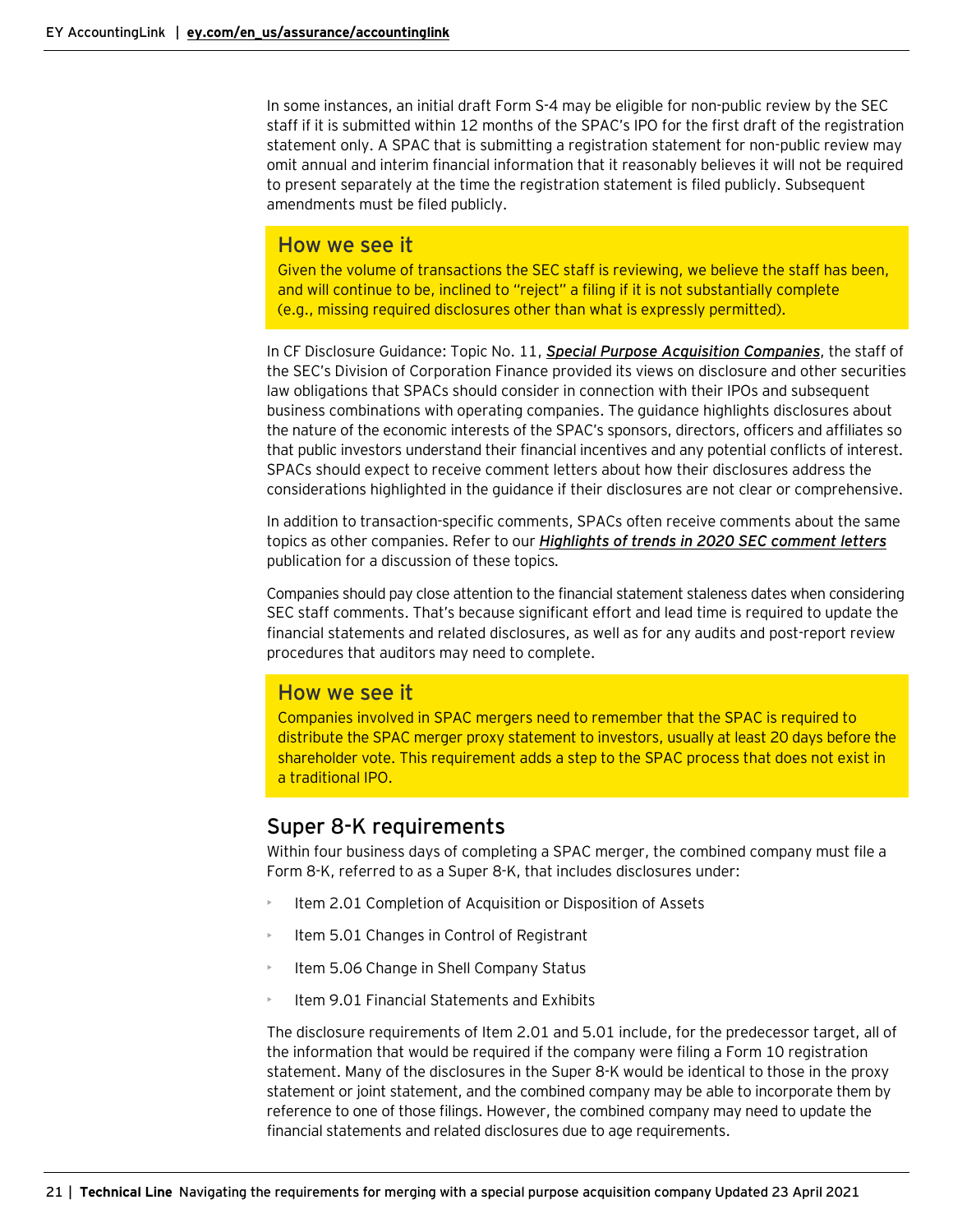The Super 8-K typically also includes disclosures under Item 4.01 Changes in Registrant's Certifying Accountant. That's because the SEC staff believes reverse recapitalization transactions always trigger such a reporting obligation, unless the same auditor reported on the most recent financial statements of both the SPAC and the target and will continue to report on the combined company. This requirement is also triggered in forward mergers when a SPAC and an operating company have different auditors, and the registrant (i.e., the SPAC) engages the auditor of the operating company to be the auditor of the combined company. Refer to sections 6.1 and 6.2 of our SEC Financial Reporting Series publication *[2021 proxy statements:](https://www.ey.com/en_us/assurance/accountinglink/2021-proxy-statements---an-overview-of-the-requirements) an overview of the [requirements and observations about current practice](https://www.ey.com/en_us/assurance/accountinglink/2021-proxy-statements---an-overview-of-the-requirements)* for a discussion of this requirement.

The staff of the SEC Division of Corporation Finance released CF Disclosure Guidance: Topic No. 1, *[Staff Observations in the Review of Forms 8-K Filed to Report Reverse Mergers and Similar](https://www.sec.gov/divisions/corpfin/guidance/cfguidance-topic1.htm)  [Transactions,](https://www.sec.gov/divisions/corpfin/guidance/cfguidance-topic1.htm)* which provides reminders on the required content of these items and areas of frequent staff comment. Companies are encouraged to review this guidance.

The 71-day due date extension for financial statements typically available for business combinations under Item 9.01 does not apply to SPAC mergers.

## *Updating target company financial statements on Form 8-K*

If the SPAC merger closes after the target's most recently completed reporting period but well before the staleness date of the previous period's financial statements, the Super 8-K is usually filed with the previous period's financial statements because the financial statements for the most recently completed reporting period continue to be of the requisite age.

If the SPAC merger closes after the staleness date of the previous financial statements included in the proxy/registration statement, the Super 8-K reporting the close of the transaction would have to include more recent interim or annual financial statements, as applicable, and associated MD&A discussion for the predecessor.

If the SPAC merger closes shortly before the staleness date of the previous financial statements included in the proxy/registration statement, the registrant would ordinarily include in the Super 8-K the same financial statements as in the proxy/registration statement. The registrant must then file an amended Form 8-K with the target's financial statements for the most recently completed reporting period and related MD&A. The due date of such amended Form 8-K depends on the SPAC's filer status. The amended Form 8-K would be due within 90, 75 and 60 days of period end for annual periods and 45, 40 and 40 days for interim periods if the SPAC is a non-accelerated, accelerated and large accelerated filer, respectively.

#### **Illustration 2 — Due date for updating target company financial statements**

ABC SPAC, a non-accelerated filer, acquires XYZ Inc., a calendar-year company, in a business combination on 27 January 20X3. It files its Super 8-K four business days later, on 31 January 20X3. The Super 8-K filing includes the unaudited financial statements of XYZ Inc. as of and for the nine months ended 30 September 20X2. These financial statements do not go stale until 14 February 20X3.

ABC SPAC is required to file an amended Form 8-K with the audited financial statements of the target as of and for the year ended 31 December 20X2 by 31 March 20X3 (31 December 20X2 + 90 days).

ABC SPAC is also required to separately file its annual report on Form 10-K, which includes its standalone financial statements for the year ended 31 December 20X2, by 31 March 20X3.

The first periodic report reflecting the SPAC merger would be the quarterly report on Form 10-Q for the quarter ended 31 March 20X3.

Companies must file a Super 8-K within four business days after the completion of the SPAC merger.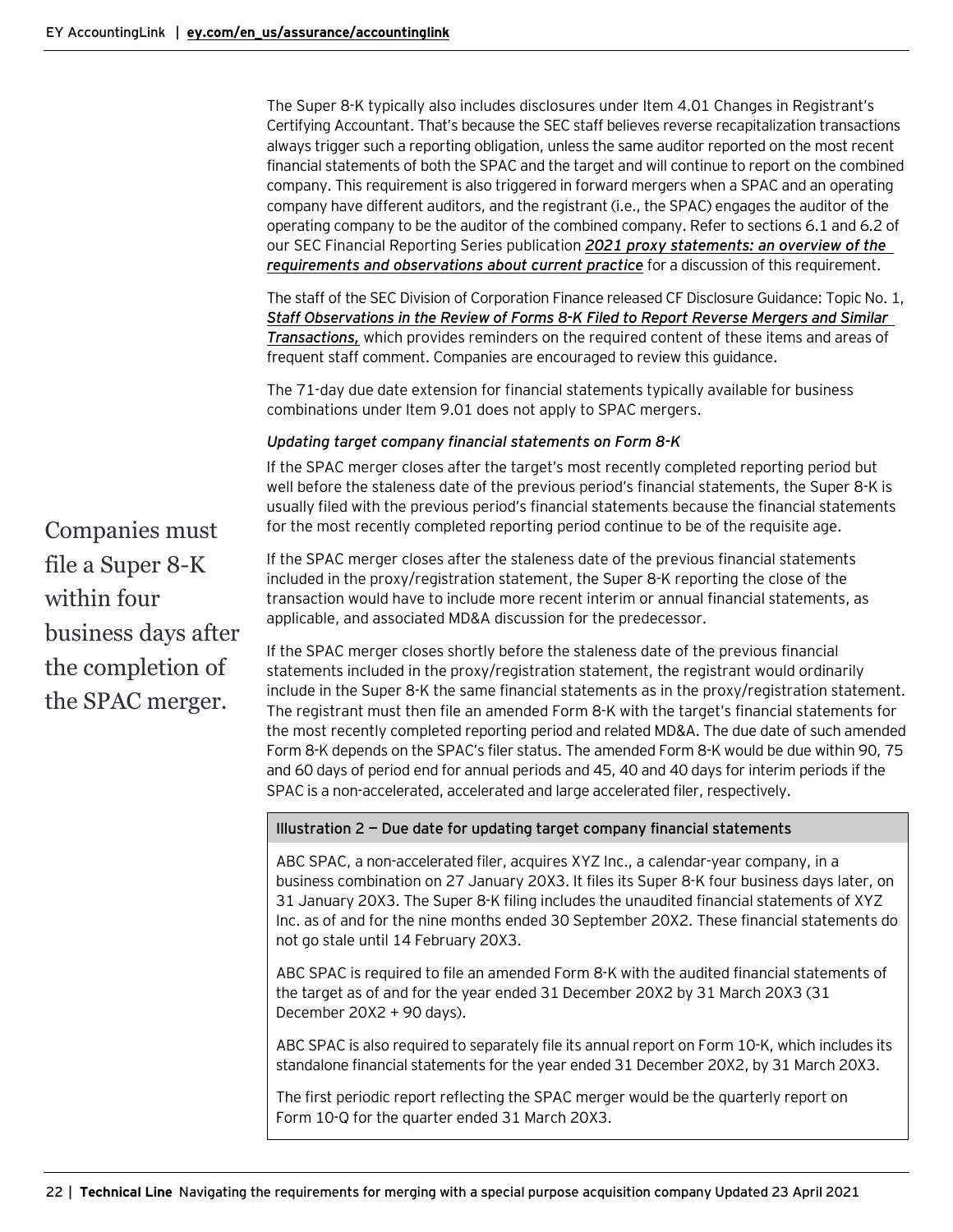The pro forma financial information and related disclosures in the proxy statement or joint statement also should be updated to reflect the actual redemptions and any other preliminary information that was finalized as a result of the transaction.

# How we see it

Companies involved in SPAC mergers need to be aware of Super 8-K disclosure requirements, including the deadline for making the filing. They also should monitor the expected transaction closing date to make sure they have enough time to prepare the filing and make any necessary updates to the financial statements and pro forma financial information.

# <span id="page-22-0"></span>Post-SPAC merger considerations

## <span id="page-22-1"></span>Post-transaction Securities Act offerings

After a SPAC merger closes, the combined company will typically file a registration statement on Form S-1 to register shares that will be issued when the warrants issued in the SPAC's IPO are exercised and any other outstanding and unregistered shares.

Companies emerging from SPAC mergers usually do not qualify for use of Form S-3 because the combined entity lacks a 12-month history of Exchange Act reporting. The SEC staff addressed this matter in **[Question 115.18](https://www.sec.gov/corpfin/securities-act-forms#115.18)** of the Division of Corporation Finance Compliance and Disclosure Interpretations (C&DI) on Security Act Forms. When eligible, companies may file a shelf registration statement on Form S-3 and related prospectus supplements to consummate follow-on equity offerings for general corporate purposes.

However, they cannot qualify as well-known seasoned issuers for three years following a change in shell company status (SPAC merger). This means that any shelf registration statement filed on Form S-3 is subject to SEC staff review and must be declared effective, unlike an automatic shelf registration statement filed by a well-known seasoned issuer.

If the registration statement is filed before a periodic report that reflects the SPAC merger, no new financial information should be required. However, if the SPAC merger was accounted for as a reverse recapitalization and the registration statement is filed after the filing of such a periodic report, it could require recasting the prior annual financial statements of the target to reflect the recapitalization in the subsequent SPAC merger.

# <span id="page-22-2"></span>Post-transaction Exchange Act reporting

After the closing of the SPAC merger, the combined company is a publicly traded company and is responsible for complying with ongoing Exchange Act filing requirements.

## *Financial statement presentation and disclosures following a forward merger*

After the SPAC merger, the historical financial statements of the predecessor become the financial statements of the combined company. The SEC staff's guidance on the presentation of predecessor financial information is included in Section 1170.2 of the Division of Corporation Finance's Financial Reporting Manual.<sup>[9](#page-26-0)</sup>

In a forward merger (i.e., a business combination), because a SPAC generally has nominal operations before the combination, the target operating company is usually designated as the predecessor of the combined company. The application of purchase accounting to the financial statements of the target in a forward merger results in a new basis of accounting to be reflected in the successor's financial statements after the transaction. To emphasize the change in reporting entity, the successor and predecessor periods would be separated by a black line in the standalone financial statements, similar to the presentation in the standalone financial statements of an acquiree after a business combination when pushdown accounting is applied.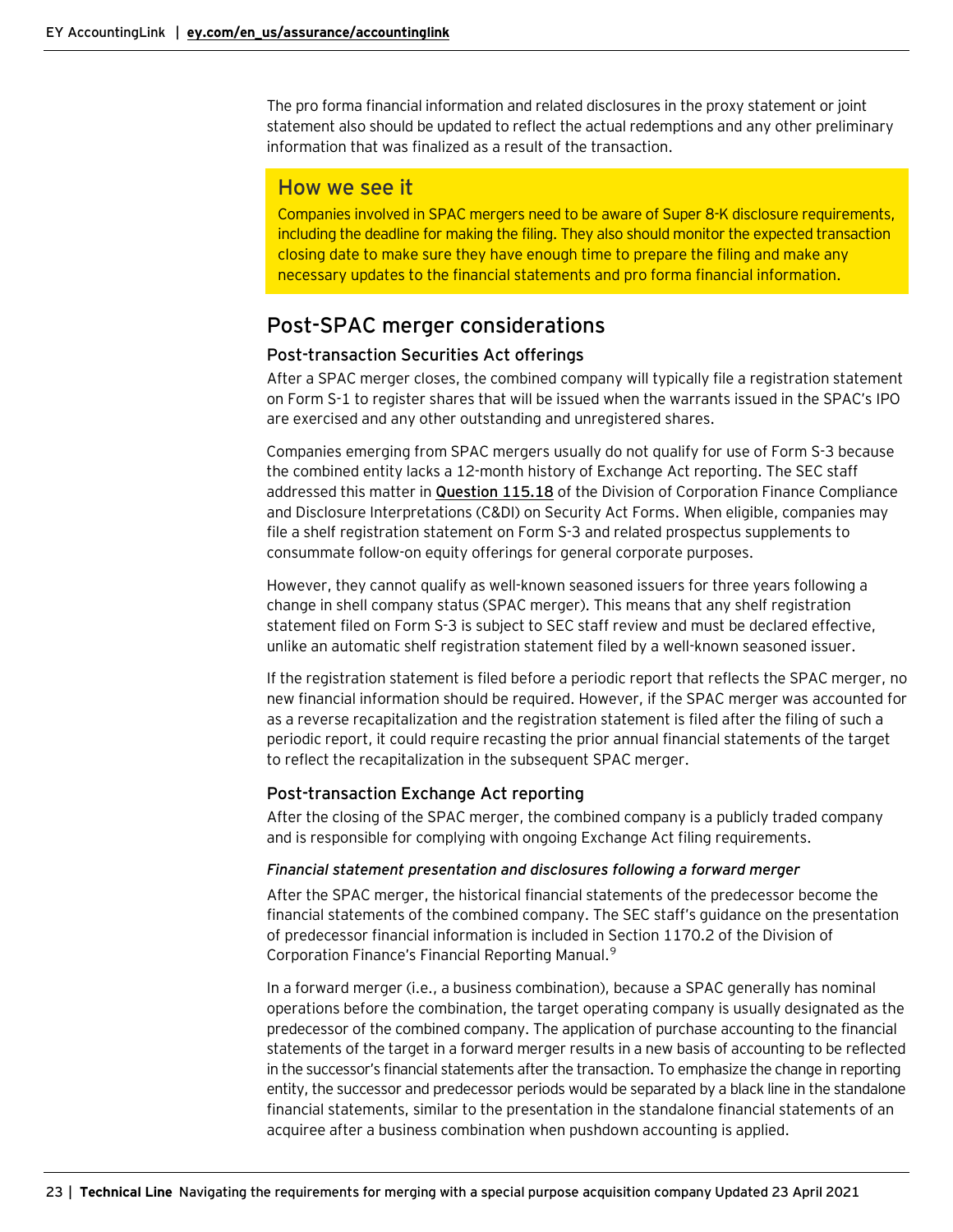For example, if the SPAC merger occurred on 30 September, the 31 December statements of operations, comprehensive income, cash flows and changes in shareholders' equity would include a nine-month predecessor period and a three-month successor period, separated by a black line. The columns associated with each of these periods generally would be labeled "Predecessor Entity" and "Successor Entity" or something similar. In addition, the notes to the financial statements would reflect the relevant information for the predecessor and successor periods. The notes to the financial statements also would clearly discuss the basis of presentation as a consequence of the transaction.

The financial statement disclosures should also include traditional business combination related items, including purchase price allocation and pro forma disclosures. Refer to section 8 of our FRD, *[Business combinations](https://www.ey.com/en_us/assurance/accountinglink/financial-reporting-developments---business-combinations)*, for a discussion of these disclosures.

#### *Financial statement presentation and disclosures following a reverse recapitalization*

Reverse recapitalizations do not result in a new basis of accounting, and the financial statements of the combined entity represent a continuation of the financial statements of the target in many respects. However, the reverse recapitalization triggers unique accounting with respect to the entity's equity accounts, EPS and transaction costs.

Shareholders' equity of the accounting acquirer is presented as the equity of the combined company as follows:

- *Capital stock* The capital stock account of the target is carried forward in a reverse recapitalization. However, the balance is adjusted to reflect the par value of the outstanding capital stock of the SPAC, including the number of shares the SPAC issued to effect the acquisition. Any corresponding offset is recognized as an adjustment to the additional paid-in capital account.
- *Additional paid-in capital* The additional paid-in capital account of the targetis carried forward and adjusted for any change in par value of the outstanding capital stock and is increased to reflect the effective issuance of shares to the SPAC shareholders in the transaction.
- *Retained earnings* Retained earnings of the target are carried forward.

For periods before the reverse recapitalization, shareholders' equity of the combined company is presented based on the historical equity of the target restated using the exchange ratio to reflect the equity structure of the SPAC.

EPS is recast for periods before the acquisition date. The retroactive restatement is based on the same number of weighted average shares outstanding that the accounting acquirer presents as outstanding in each historical period under the guidance in ASC 805-40-45-1 through 45-2.

Shareholders' equity and EPS considerations outlined above are similar to that of a reverse acquisition pursuant to ASC 805. Refer to section 3.2.2.2.4 of our FRD, *[Business combinations](https://www.ey.com/en_us/assurance/accountinglink/financial-reporting-developments---business-combinations)*, for further discussion of reverse acquisition accounting and its effects on the equity accounts and EPS.

Reverse recapitalizations also result in a different treatment of transaction costs from that of a traditional forward merger. We understand that the SEC staff views these transactions as the issuance of equity by the accounting acquirer for the cash of the SPAC. Accordingly, direct and incremental transaction costs related to the SPAC merger that wouldn't otherwise have been incurred are treated as a reduction of the SPAC's cash proceeds, and they are deducted from the combined company's additional paid-in capital rather than expensed as incurred. This treatment is similar to the treatment described in SEC Staff Accounting Bulletin Topic 5.A.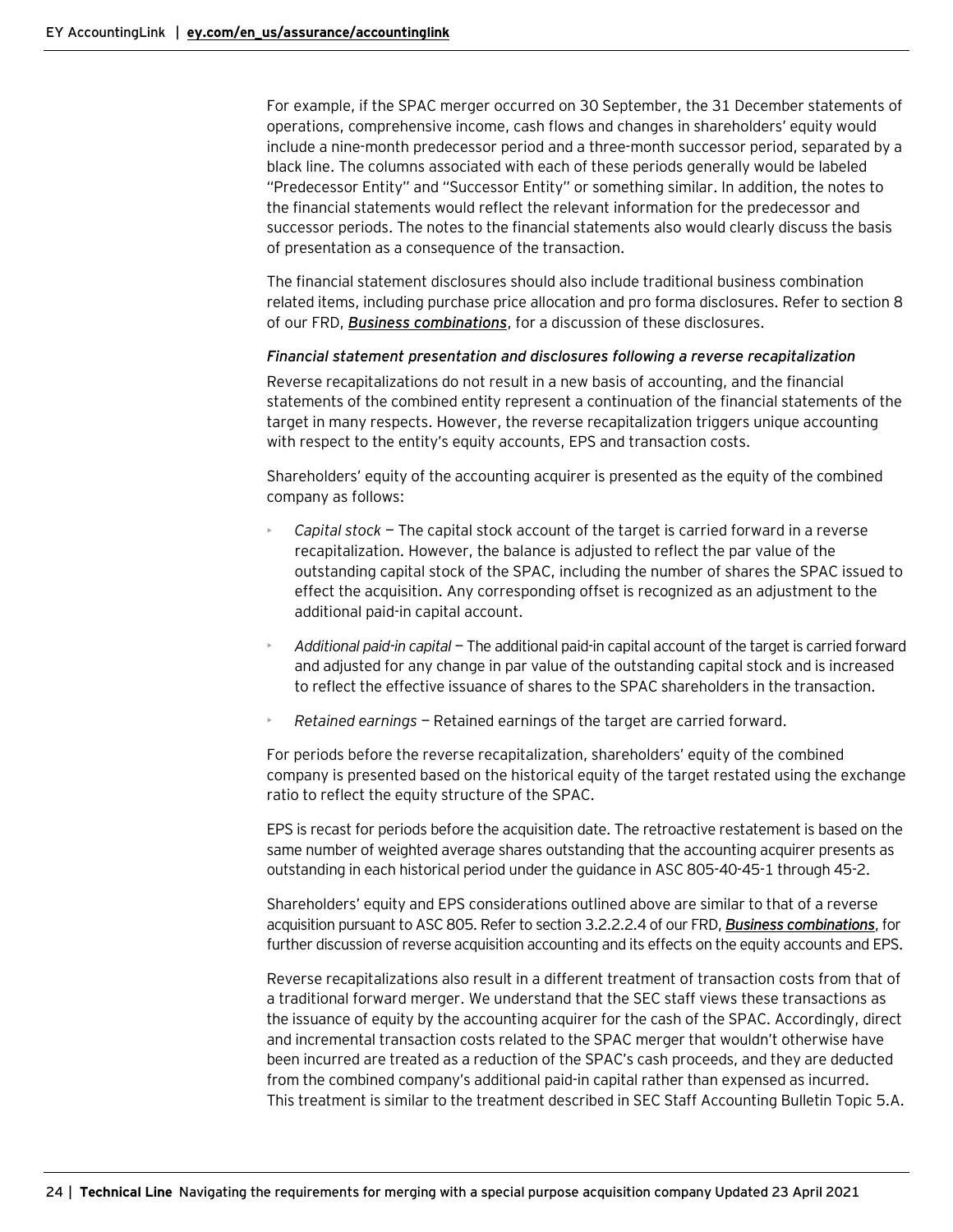#### *Emerging growth company eligibility*

The assessment of whether the combined company continues to qualify as an EGC after the SPAC merger depends on whether the SPAC merger was accounted for as a forward or a reverse acquisition. The EGC eligibility of combined companies emerging from SPAC mergers is assessed using the historical revenues, age, debt and market value of the SPAC entity after a forward merger transaction. However, after a reverse acquisition transaction, certain metrics of the target entity are used in place of those of the SPAC.

The following table describes the EGC requirements for a combined company emerging from a SPAC merger.

| Requirement                                                                                                                     | <b>Forward merger</b>                                                                                                                                                                   | Reverse recapitalization                                                                                                                                                   |
|---------------------------------------------------------------------------------------------------------------------------------|-----------------------------------------------------------------------------------------------------------------------------------------------------------------------------------------|----------------------------------------------------------------------------------------------------------------------------------------------------------------------------|
| Annual gross revenue of less<br>than \$1.07 billion                                                                             | Annual gross revenue of the<br>SPAC entity during year of the<br>SPAC merger, including the gross<br>revenue of the target entity for<br>the period from the SPAC merger<br>to year end | Annual gross revenue of the<br>operating company during the<br>year of the SPAC merger                                                                                     |
| Less than five years have<br>elapsed since the IPO                                                                              | SPAC IPO date                                                                                                                                                                           | SPAC IPO date                                                                                                                                                              |
| Total issuances of debt<br>securities of less than<br>\$1 billion during the immediately<br>preceding rolling three-year period | Debt issuances of the SPAC entity,<br>including the debt issuances of the<br>target entity for the period from<br>the SPAC merger to year end                                           | Debt issuances of the target entity<br>for the three-year period,<br>including the debt issuances of the<br>SPAC entity for the period from<br>the SPAC merger to year end |
| Not a large accelerated filer <sup>104</sup><br>(public float of less than<br>\$700 million)                                    | Public float of the SPAC, which is<br>the legal issuer, on the last<br>business day of its most recent<br>second quarter                                                                | Public float of the SPAC, which is<br>the legal issuer, on the last<br>business day of its most recent<br>second quarter                                                   |

#### *SRC status subsequent to merger*

For purposes of the form and content of information in the Super 8-K, the SEC staff determines whether a non-reporting target is an SRC based upon its revenue (i.e., whether it has revenue of less than \$100 million in its most recent fiscal year). However, the merger does not result in a requirement to reassess the registrant's SRC status. Accordingly, if the SPAC is an SRC at the time of the merger, the combined company would retain the SRC status of the SPAC until the next annual re-determination date, even if the target was not eligible to use scaled disclosures in the Super 8-K.

#### *Change in fiscal year end*

If the SPAC and the target entities do not have the same fiscal year end, the combined company typically adopts the fiscal year of the target company when the merger is completed and announces that in the Super 8-K filing. No transition report filing with the SEC is necessary in such cases, and the reporting of the combined company continues using the fiscal year of the target company.

If the combined company intends to adopt the fiscal year of the SPAC rather than the target, or if it intends to adopt a new fiscal year, the registrant is generally required to file a transition report on Form 10-K or Form 10-Q. For further discussion of transition report filing requirements, refer to section 2.16 of our SEC Financial Reporting Series publication *[2020 SEC annual](https://www.ey.com/en_us/assurance/accountinglink/2020-sec-annual-reports---form-10-k)  [reports](https://www.ey.com/en_us/assurance/accountinglink/2020-sec-annual-reports---form-10-k) — Form 10-K*.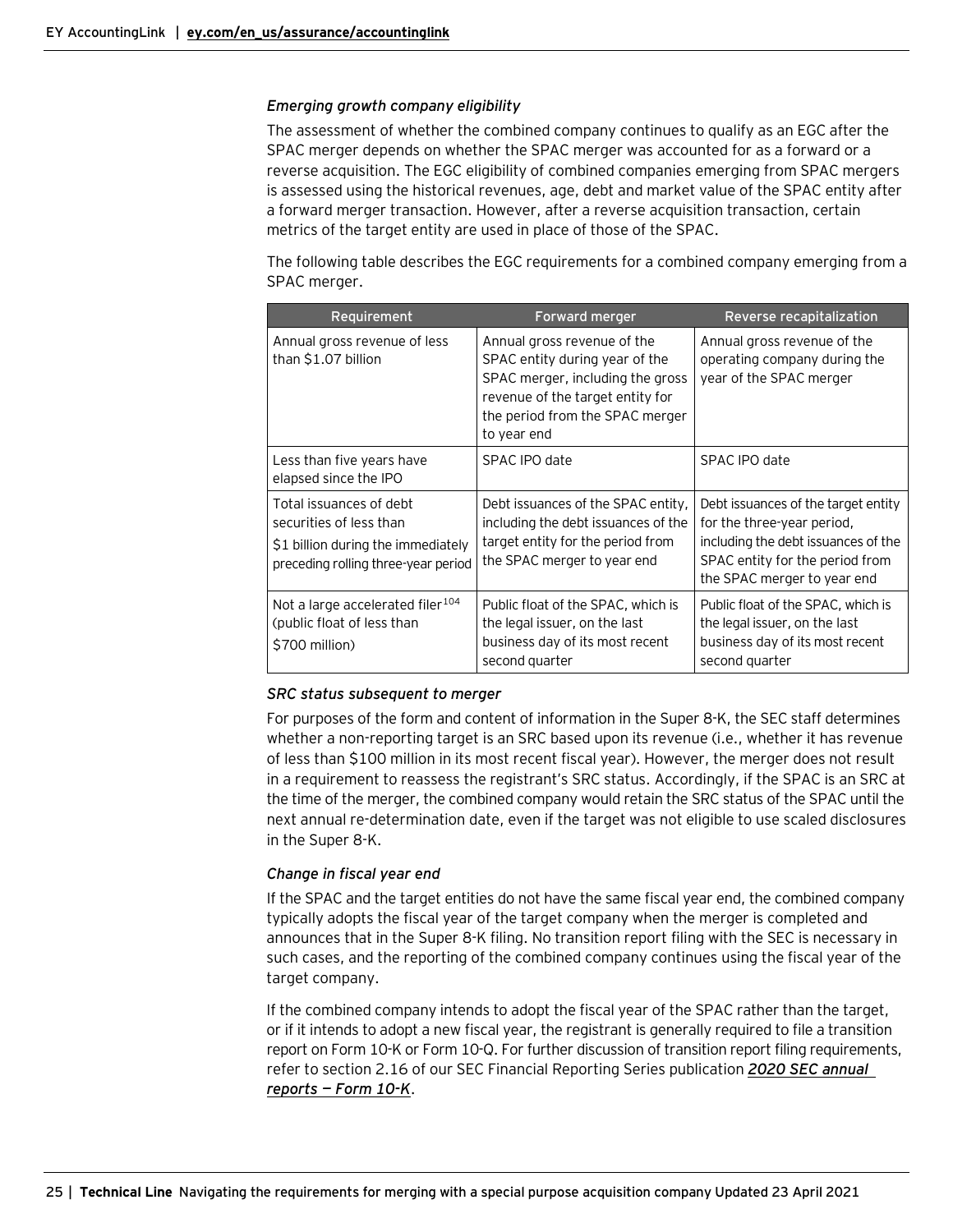#### <span id="page-25-0"></span>Internal control considerations

The combined company must consider the requirements that apply to public companies related to internal control over financial reporting (ICFR) and disclosure controls and procedures (DCPs). While the target company is not required to report on its ICFR as part of the proxy/Form S-4 filing, management and its auditors may be required to report on ICFR once it becomes an issuer (i.e., the period subsequent to the Super 8-K). The target should also consider risk factor disclosure for any known material weaknesses.

Following the merger, officers of the combined company will be required to evaluate DCPs on a quarterly basis and sign **Section [302 certifications](https://www.sec.gov/rules/final/33-8124.htm)**. These certifications are required for each Form 10-Q and Form 10-K filing (i.e., there is no relief for a newly public company). In addition, if the SPAC has previously filed its first Form 10-K, management would ordinarily be required to perform an assessment of the combined company's ICFR under Item 308(a) of Regulation  $S-K^{11}$  $S-K^{11}$  $S-K^{11}$  for annual reports on Form 10-K.

However, for the company's Form 10-K covering the fiscal year in which the merger transaction was consummated, **[Question 215.02](https://www.sec.gov/divisions/corpfin/guidance/regs-kinterp.htm)** of the C&DI on Regulation S-K states, the SEC staff would not object to management omitting its assessment of ICFR under Item 308(a) of Regulation S-K if it is not possible to conduct an assessment. Issuers that apply this guidance should disclose why management's assessment has not been included in the annual report, specifically addressing the effect of the transaction on management's ability to conduct an assessment and the scope of the assessment if one were to be conducted.

The SEC staff may allow management to skip reporting on internal controls in the first Form 10-K following a SPAC merger.

However, when a SPAC merger occurs shortly after year end and the company is required to file an amended Form 8-K to update the financial statements of the target to year end, that filing is viewed as the equivalent of the company's first annual report on Form 10-K, and subsequent Form 10-K filings should not exclude management's report on ICFR. For example, if the merger was consummated in January 2021, the Super 8-K would not include the annual financial statements for the year ended 31 December 2020. In that case, the company would file an amended Form 8-K to include the annual financial statements of the target. That amended Form 8-K would be viewed to be the equivalent of a Form 10-K, and the annual report for the year ended 31 December 2021 would require management's assessment of ICFR (and auditor attestation, if applicable).

An EGC is not required to comply with the requirement to provide the auditor's report on ICFR under Section 404(b) of the Sarbanes-Oxley Act for as long as it qualifies as an EGC. Non-EGCs that are non-accelerated filers are also exempt from compliance with Section 404(b). The table below summarizes the requirements for compliance with Section 404(b) by filer and EGC status, subject to the exclusion relief discussed above.

| <b>Filer status</b>     | EGC vs. non-EGC | Required to comply with<br>Section 404(b)? |
|-------------------------|-----------------|--------------------------------------------|
| Non-accelerated filer   | EGC or non-EGC  | No.                                        |
|                         | EGC.            | No.                                        |
| Accelerated filer       | Non-EGC         | Yes                                        |
| Large accelerated filer | N/A             | Yes                                        |

See section 2.1 of our SEC Financial Reporting Series publication *[2020 SEC annual reports](https://www.ey.com/en_us/assurance/accountinglink/2020-sec-annual-reports---form-10-k) — [Form](https://www.ey.com/en_us/assurance/accountinglink/2020-sec-annual-reports---form-10-k) 10-K* for discussion of the requirements of each filer status.